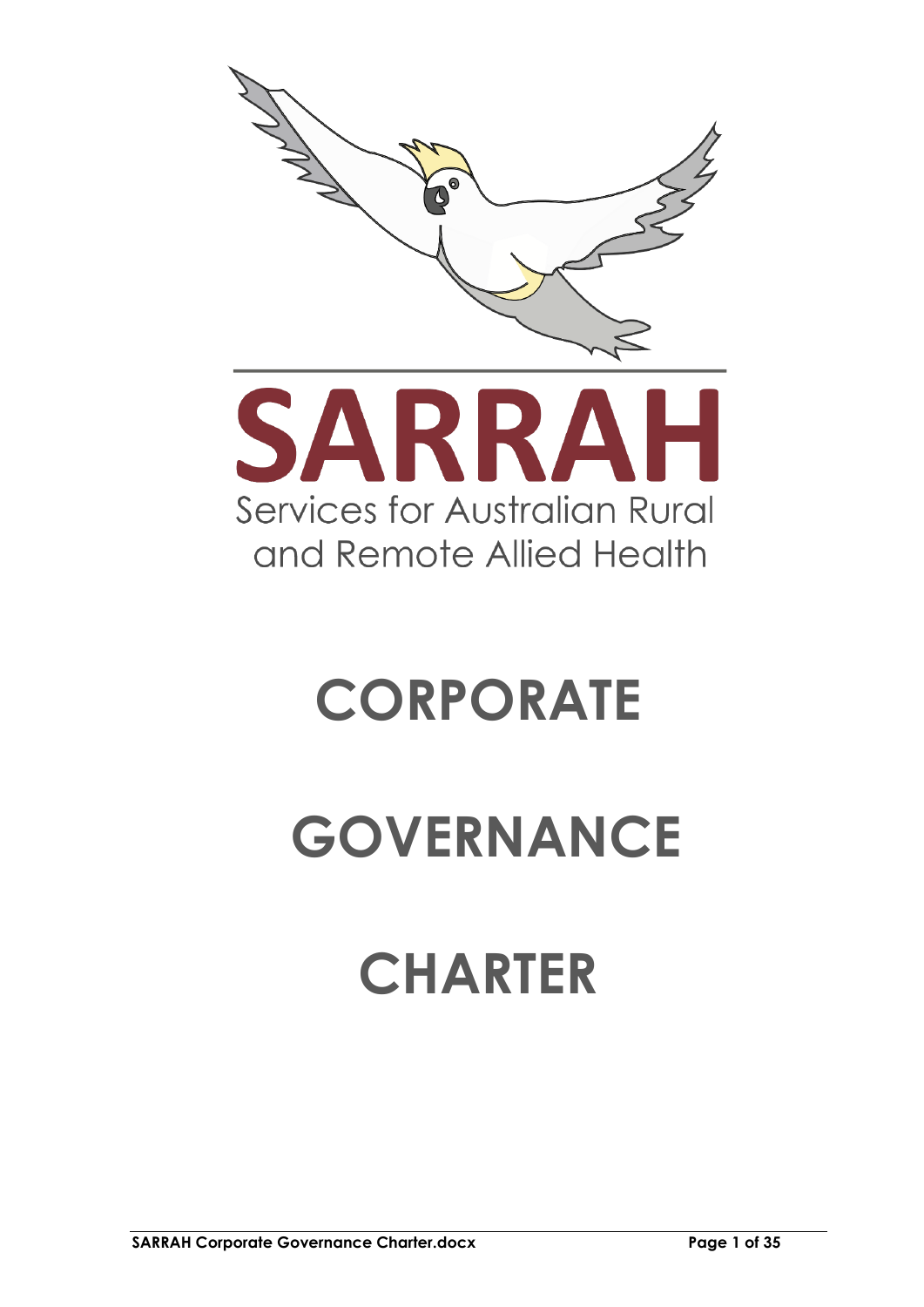# **Table of Contents**

| SECTION 1 - INTRODUCTION - TOWARDS BETTER PRACTICE CORPORATE GOVERNANCE3 |  |
|--------------------------------------------------------------------------|--|
|                                                                          |  |
|                                                                          |  |
|                                                                          |  |
|                                                                          |  |
|                                                                          |  |
|                                                                          |  |
|                                                                          |  |
|                                                                          |  |
|                                                                          |  |
|                                                                          |  |
|                                                                          |  |
|                                                                          |  |
|                                                                          |  |
|                                                                          |  |
|                                                                          |  |
|                                                                          |  |
|                                                                          |  |
|                                                                          |  |
|                                                                          |  |
|                                                                          |  |
|                                                                          |  |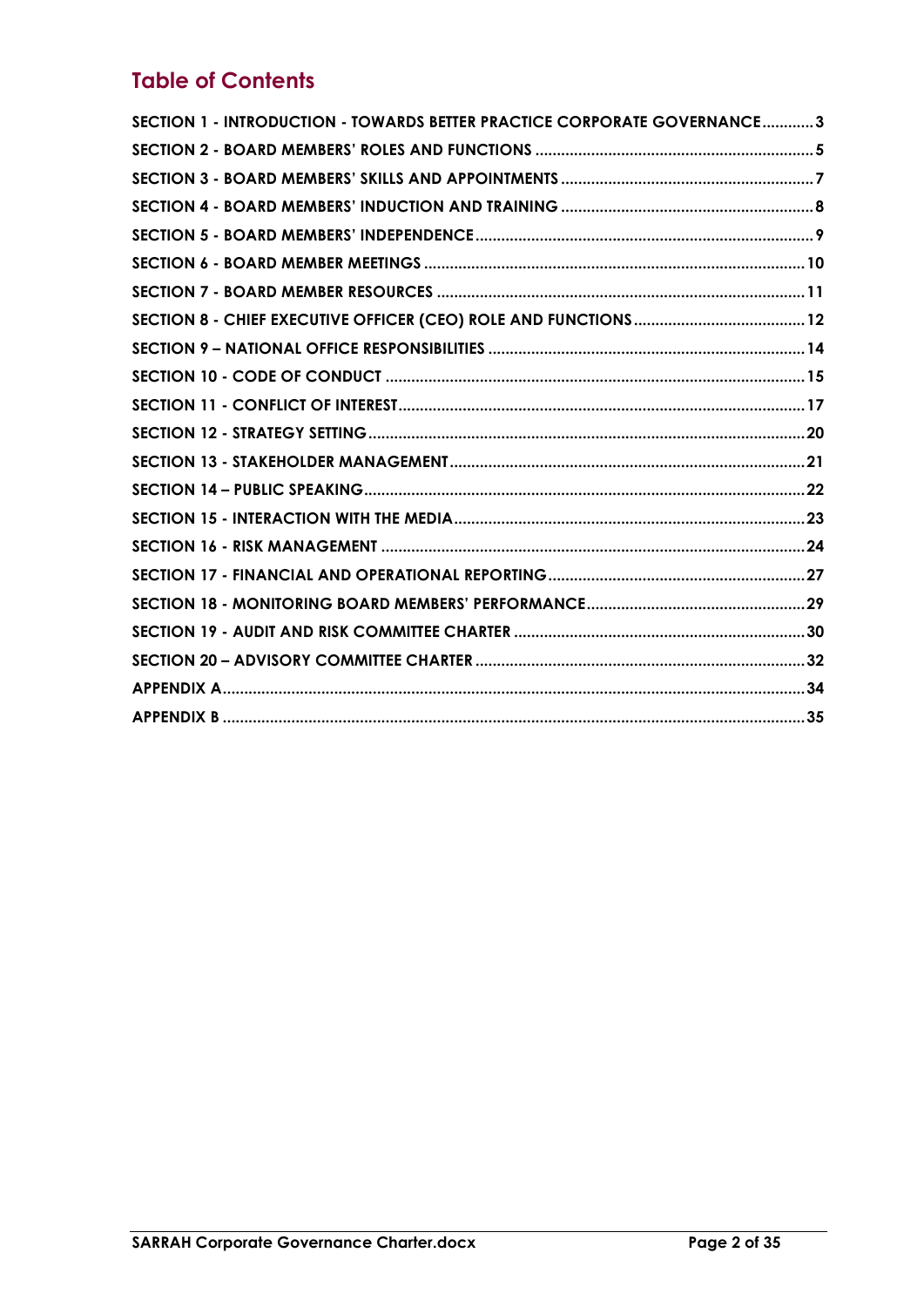# <span id="page-2-0"></span>**SECTION 1 - INTRODUCTION - TOWARDS BETTER PRACTICE CORPORATE GOVERNANCE**

The Services for Australian Rural and Remote Allied Health (SARRAH) is incorporated under the Associations Incorporation Act 1987 (WA) (*the Act*). SARRAH Board Members have an obligation both to meet the requirements of *the Act* and to ensure that a high standard of corporate governance is developed and maintained within SARRAH.

Corporate governance is the framework of rules, relationships, systems and processes within and by which authority is exercised and controlled in organisations. It encompasses the mechanisms by which organisation, and those in control, are held to account. Corporate governance influences how the objectives of the organisation are set and achieved, how risk is monitored and assessed, and how performance is optimised.

Good corporate governance is more than just prescribing particular corporate structures and complying with legislated obligations and other accepted rules. It is additionally about a range of broad principles, which should be applied flexibly to facilitate accountability and performance.

This document identifies both the requisite legislative standards and other best practice elements of good corporate governance. It is intended to assist SARRAH to fulfil its stewardship obligations. The legislative provisions mentioned must be complied with. The better practices identified are not intended to be binding but instead are meant to serve as a reference point for appropriate action. The areas covered are:

- Board Members' Roles and Functions
- Board Members' Skills and Appointments
- Board Members' Induction and Training
- Board Members' Independence
- Board Member Meetings
- Board Member Resources
- Chief Executive Officer (CEO) Roles and Functions
- National Office Responsibilities
- Code of Conduct
- Management of Conflict of Interest
- Strategy Setting
- Stakeholder Management
- Public Speaking
- Interaction with the Media
- Risk Management
- Financial and Operational Reporting
- Monitoring Board Members' Performance
- Audit Committee Charter
- Advisory Committee Charter.

The principles and procedures set out in this Charter form a sound foundation for establishing accountability between SARRAH and its stakeholders. They are also important in establishing a framework for effective corporate governance.

The relevance of the principles may, however, vary between different situations, depending on the circumstances. Other approaches may equally - or perhaps even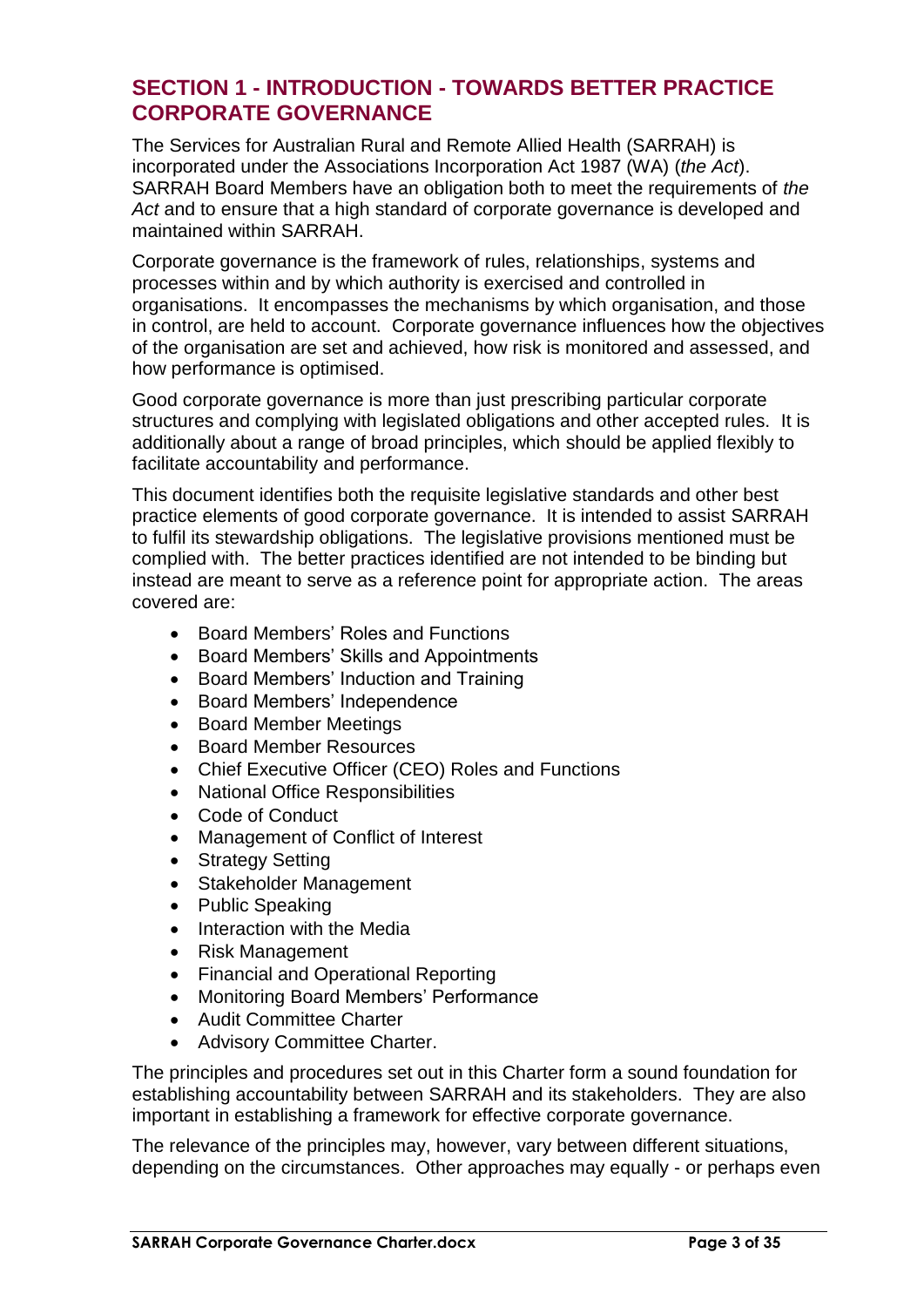better - achieve the goal of a fully accountable governance structure. Furthermore, where there are significant changes in circumstances, SARRAH may need to innovate and adapt its corporate governance practices to effectively respond to those new challenges and opportunities.

To achieve sound corporate governance SARRAH should continually review its structure, obligations and related processes. This review should occur at least once during the first half of each calendar year prior to the Annual General Meeting.

This document has been developed using three publications as references which are listed below:

- 'Principles and Better Practices' Corporate Governance in Commonwealth Authorities and Companies – Australian National Audit Office 1999.
- 'Corporate Governance Principles and Recommendations' 2nd Edition ASX Corporate Governance Council 2007.
- SARRAH *Constitution*.

Clearly, all of the recommended practices may not be applicable to SARRAH and, accordingly, some may need to be modified to the particular circumstances of SARRAH.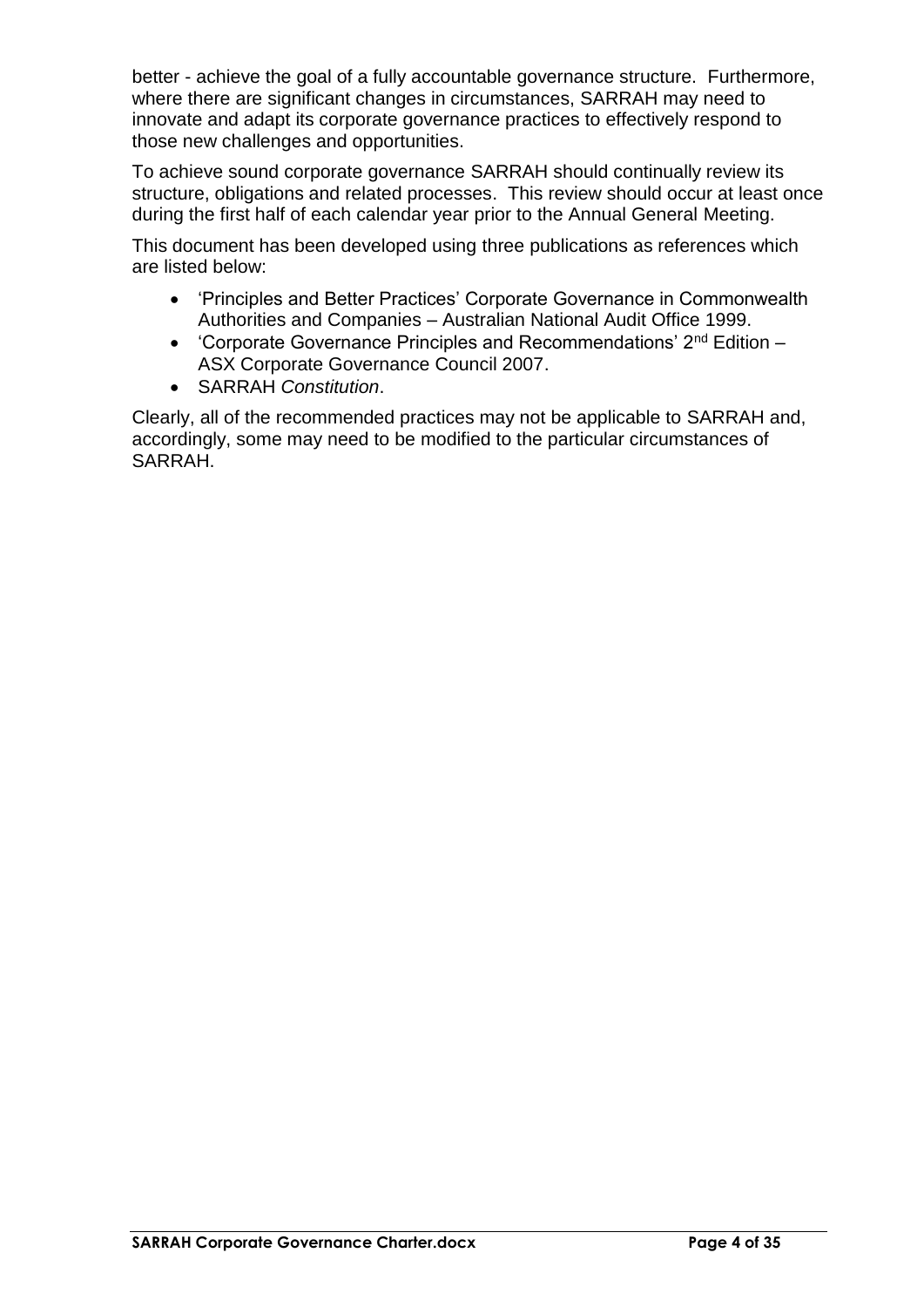# <span id="page-4-0"></span>**SECTION 2 - BOARD MEMBERS' ROLES AND FUNCTIONS**

## *SARRAH Board Members' functions are to:*

- 1. Determine the strategic direction and policies of SARRAH taking into account the recommendations and input of the Advisory Committee.
- 2. Manage and administer SARRAH, including implementation (including the timing, method and priority) of the policy matters and strategic direction, taking into account recommendations of the Advisory Committee.
- 3. Appoint the Chief Executive Officer (or person of similar standing) on such terms and conditions as the Board considers appropriate from time to time.
- 4. Develop and implement business operation plans including an annual budget.
- 5. Oversight public relations/representation/lobbying and similar activities.
- 6. Monitor all compliance obligations of SARRAH (e.g. financial, legal) and risk management.
- 7. Consult with the Advisory Committee.

SARRAH Board Members' roles include:

- developing and reviewing strategic and operational plans and enhancing corporate culture;
- ensuring policies/procedures and practices are consistent with the desired corporate culture and any legislative obligations;
- ensuring compliance with statutes and general government policies;
- ensuring policies exist on key risks, and are applied/reviewed;
- appointing and reviewing the performance of the Chief Executive Officer (CEO), setting remuneration and conditions of employment and holding him/her accountable for corporate performance;
- approving staff terms and conditions including key human resource and remuneration policies;
- approving the annual budget/performance targets including overseeing the audit process;
- taking responsibility for major decisions and monitoring performance and corrective actions;
- managing stakeholders' interests, demands and expectations;
- reviewing/assessing their own performance and reporting to stakeholders; and
- establishing committees to assist in the effective operation of SARRAH.

The functions of SARRAH are outlined in *the Constitution* and include the following:

- Section 3 Objects of Association;
- Section  $4$  Powers of Association;
- Section 11 The Board;
- Section 12 The Advisory Committee;
- Section 13 Delegations; and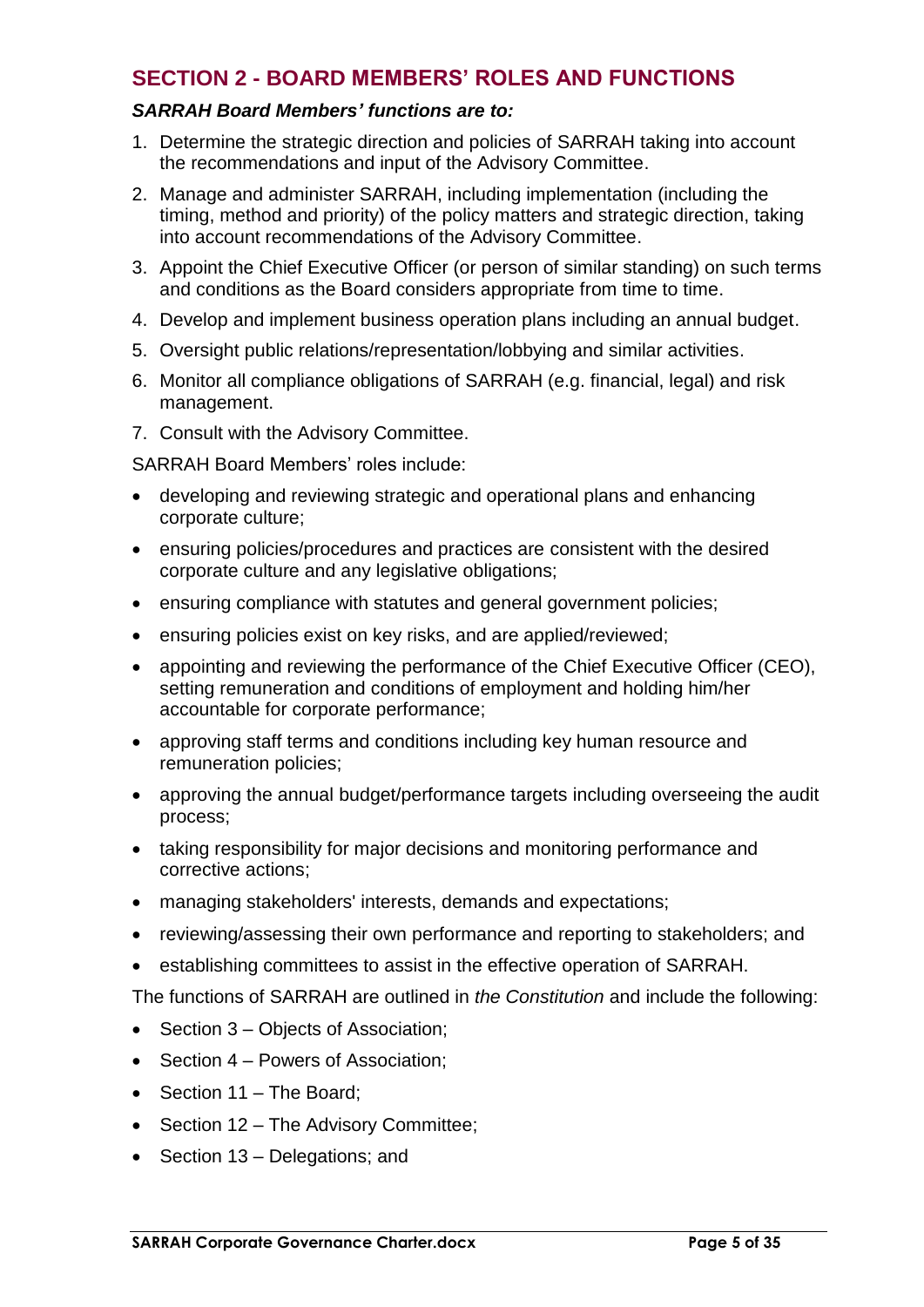• Section 14 – Board Charter and Procedures.

# **SARRAH Advisory Committee Roles and Membership**

SARRAH has an Advisory Committee and the procedure for electing and appointing Members of the Advisory Committee will be determined by the Board in consultation with the Advisory Committee from time to time. Further information about the Advisory Committee is at **[Section 20](#page-29-0)**.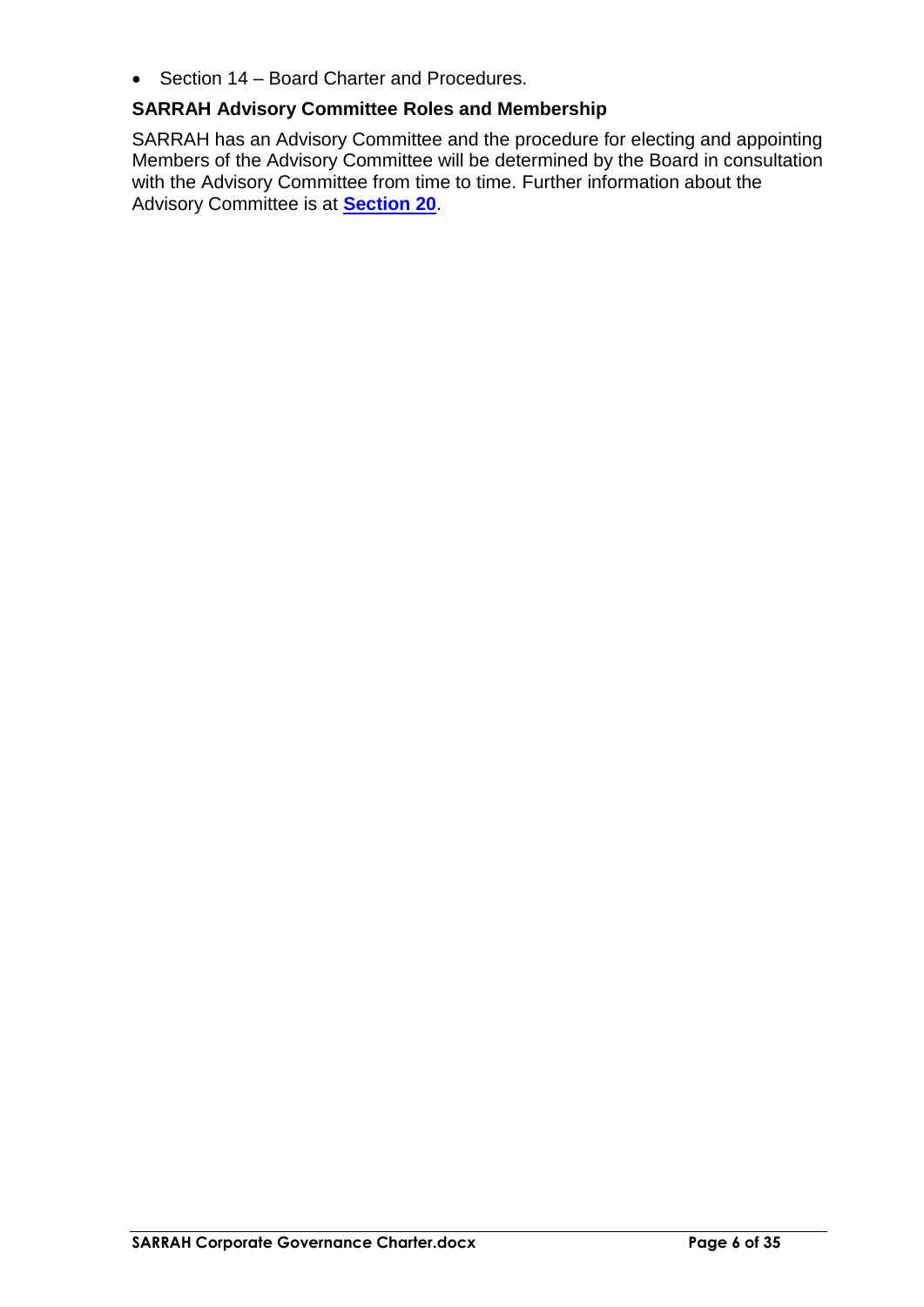# <span id="page-6-0"></span>**SECTION 3 - BOARD MEMBERS' SKILLS AND APPOINTMENTS**

## **Skills**

In order to undertake its functions efficiently and effectively SARRAH Board Members' collectively require the necessary blend of qualities, skills, knowledge and experience relevant to the operations of SARRAH in compliance with *the* A*ct* and *the Constitution*. Each Member should strive to add something unique and valuable to SARRAH as a whole.

The SARRAH Board Members' collectively require a mix of the following skills, knowledge and experience:

- operational or technical expertise relevant to the operation of SARRAH (including policy skills and executive and leadership experience);
- financial; and
- knowledge and understanding of government and governance processes.

As SARRAH is a small body, it may facilitate, through other Government and non-Government agencies, access to skills that are not readily available within SARRAH itself.

Board Members are given regular updates of the prevailing circumstances impacting on the organisation to ensure they are familiar with related industry developments and issues as well as changes in government policy and legislation.

## **Appointments**

Board members are appointed in accordance with *the Constitution* and on a volunteer basis.

The term of a Board Member elected at an AGM is two years.

Board Members elected to an Office may not hold the same Office for more than 3 consecutive terms unless the Members agree to the further term/s by Ordinary Resolution at an AGM.

New Members are provided with a letter of appointment from the President setting out their duties and responsibilities.

Board Members will be reimbursed for reasonable expenses which are attributed to travel, accommodation and meals whilst on official SARRAH business. Board Members must advise the National Office prior to committing to any official SARRAH business activities that will result in SARRAH incurring any expenses.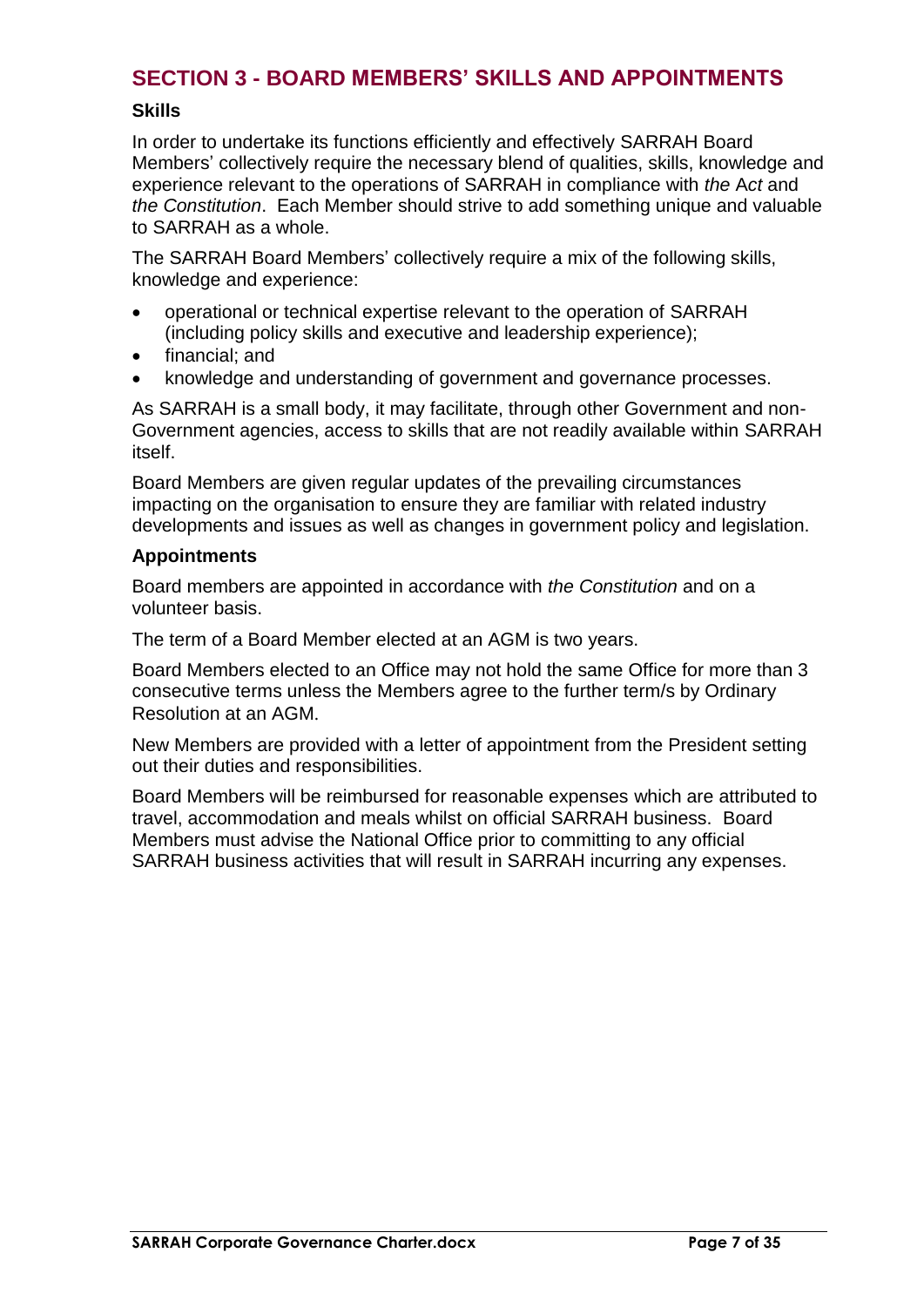# <span id="page-7-0"></span>**SECTION 4 - BOARD MEMBERS' INDUCTION AND TRAINING**

SARRAH Board Members have an obligation to develop a broad understanding of the area of operation of the business. For newly appointed Members to be able to effectively fulfil their duties they need to, among other things, attain knowledge of the context and purpose of the organisation and become familiar with legislative obligations, corporate strategy and current issues facing SARRAH and its Board. In terms of particular characteristics of the health sector, they must also be aware, for example, of the sector's values and standards of probity and accountability.

Continuing education and professional development programs will ensure that Board Members remain abreast of any developments which can impact on their corporate governance and other duties, and maintain leadership in the area of expertise that contributed to their appointment to the SARRAH Board.

- Appropriate induction training is made available to Board Members shortly after their appointment.
- Induction training is delivered to Board Members through the provision of the SARRAH Induction Package and also via one to one discussions with either the President and/or the CEO.
- Continuing training and development programs are made available to Board Members as necessary and, in particular, the opportunity to participate in industry seminars and conferences.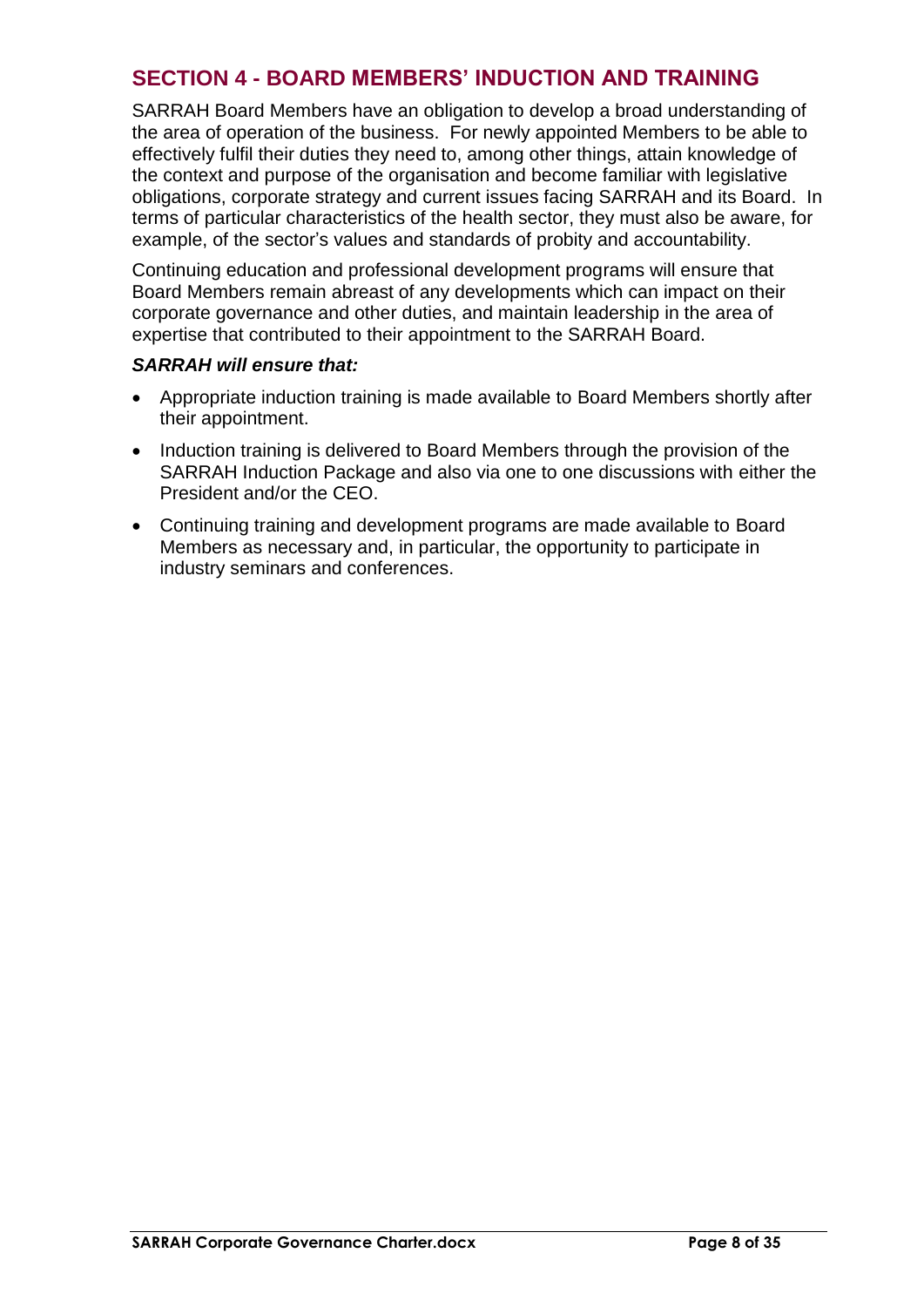# <span id="page-8-0"></span>**SECTION 5 - BOARD MEMBERS' INDEPENDENCE**

An independent membership is essential to a sound governance structure. While Board Members may be appointed on the nomination of others, or may be drawn from particular regions, they are not appointed in a representative capacity. Each Board Member must form their own independent judgment on all matters coming before SARRAH and is not subject to direction by any other person, except as provided in *the Constitution*.

The independence of Board Members is necessary to ensure that they are effective in performing their own duties as Board Members and in supervising and, where necessary, challenging the activities of management. Board Members must be capable of assessing objectively the performance of SARRAH and its management. Developing the agenda for SARRAH Board meetings is a critical element in determining and reinforcing Board Members' independence and effectiveness.

On occasion, independent advice will be obtained by appointing a consultant to SARRAH with experience in activities closely related to those of SARRAH. This approach will ensure that SARRAH has access to experience critical to its successful ongoing operation.

The performance of SARRAH should be continually assessed by the Board Members.

- Board Members are able to exercise their personal judgment in an independent fashion.
- Where a SARRAH Board Member has a material personal interest in any matter coming before SARRAH, that Member will formally declare the nature of the conflict of interest in accordance with *the Constitution*. The SARRAH Corporate Governance Charter has clear procedures, which are at **[Section 10](#page-14-0)** *'Code of Conduct'*, for dealing with these circumstances.
- Board Members are involved in the development of the agenda for SARRAH meetings, and understand that this duty is not the sole responsibility of the CEO.
- SARRAH Board Members meet separately from the CEO and National Office staff as they deem necessary.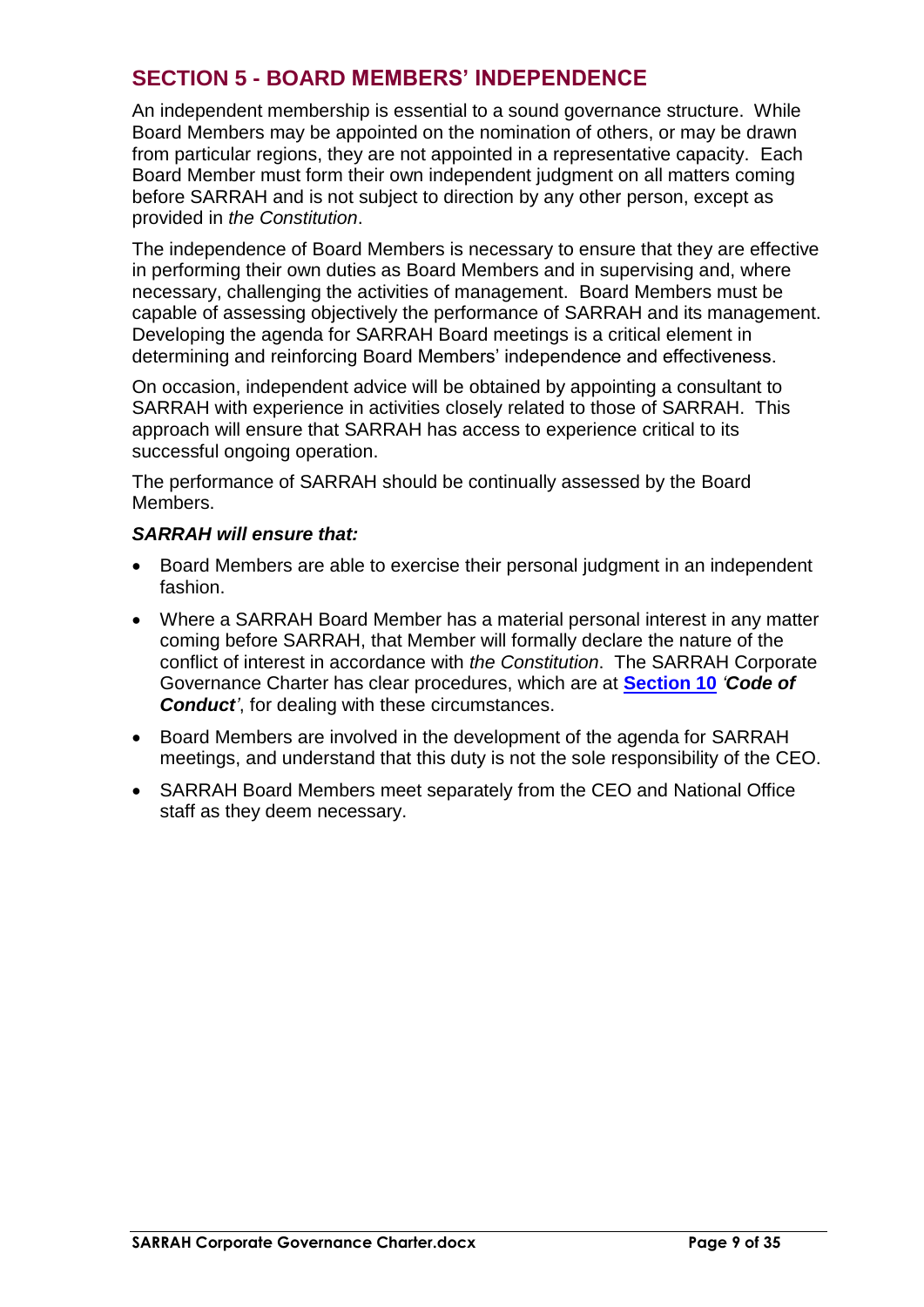# <span id="page-9-0"></span>**SECTION 6 - BOARD MEMBER MEETINGS**

SARRAH Board Members must devote the time and attention necessary to fulfil their obligations. Regular attendance at SARRAH Board meetings is important.

SARRAH Board meetings are an essential element of good corporate governance and provide the primary forum for SARRAH decision-making.

The effectiveness of SARRAH Board meetings is dependent on carefully planned agendas and providing papers and materials to Board Members prior to those meetings. It is also important that minutes accurately record outcomes of meetings.

In addition to attending SARRAH meetings, Board Members may be required between regular meetings to make decisions in accordance with *the Constitution*. A process is available to facilitate this decision making obligation of SARRAH.

- Board Members meet regularly, at least every three months.
- Board Members are expected, as a minimum, to attend at least half of the regular Board Meetings convened each calendar year. This is further expanded upon in *the Constitution* under clause 15.1(e).
- Board Members are given adequate notice of meetings.
- Agenda items, including availability of discussion material, are distributed electronically in the week prior to the meeting unless specified otherwise to enable informed discussion by Board Members.
- Minutes of the previous meeting are considered by Board Members, as a standing agenda item at each meeting, to ensure that they are an accurate record of decisions taken by the Board Members.
- Board Members will make a verbal declaration of any conflict of interest against the Board meeting agenda items at the commencement of each meeting.
- Board Members exercise care and due diligence through a range of tasks.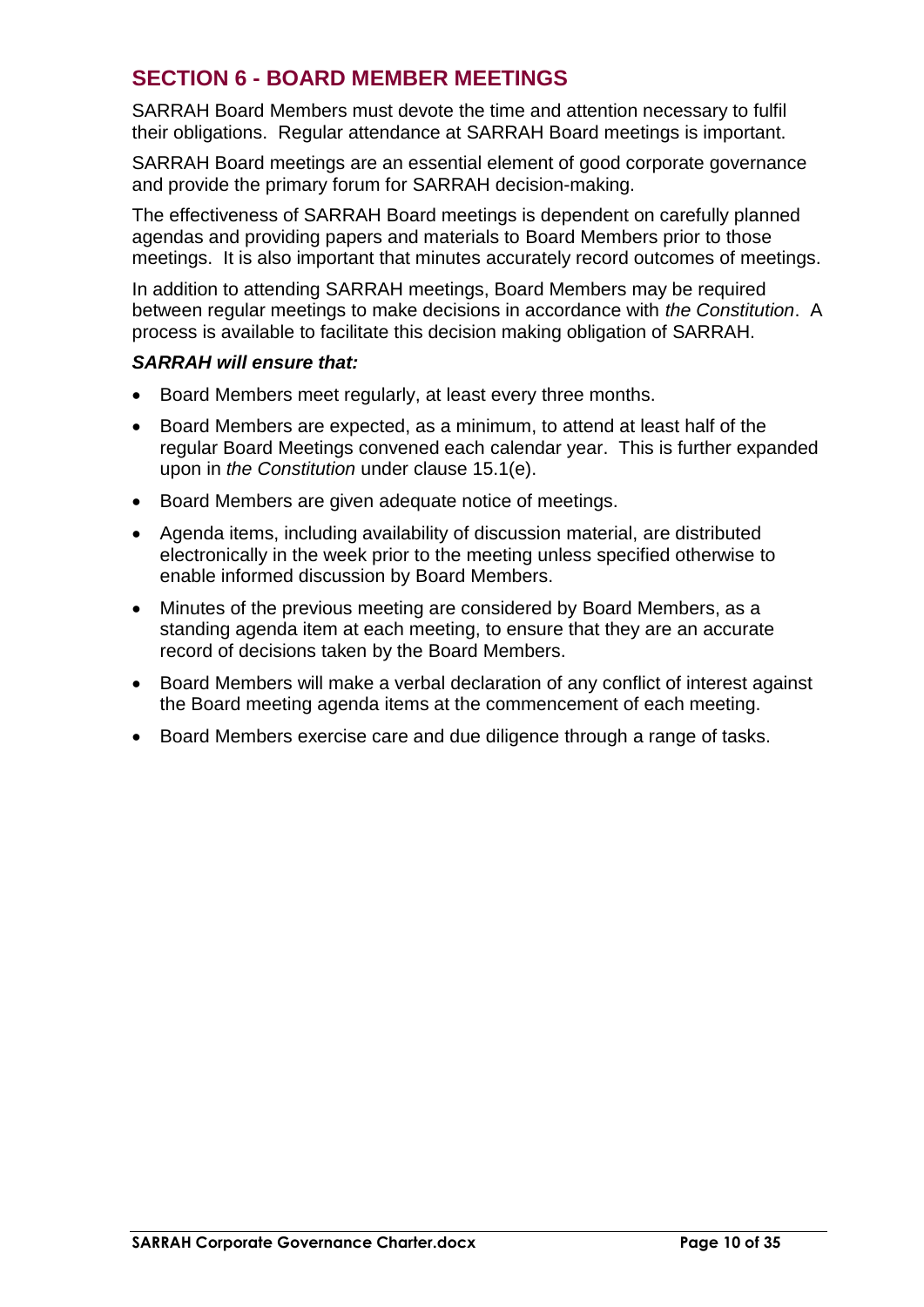# <span id="page-10-0"></span>**SECTION 7 - BOARD MEMBER RESOURCES**

SARRAH Board Members must have sufficient resources available to enable them to discharge their duties effectively, including access to independent legal and professional advice at SARRAH's expense, within the agreed governance framework.

- it establishes an Audit Committee;
- there is a SARRAH National Office, appropriately resourced to carry out its functions, with the primary role of supporting the Board Members and the Chair;
- Board Members have reasonable access to independent consultants for investigation and advice. These resources are provided to SARRAH at no cost to individual Board Members, although reasonable budgets (or a special fund) for such independent advice may be set and agreed as part of SARRAH's budgeting process; and
- the costs of supporting Board Members are transparent and reported.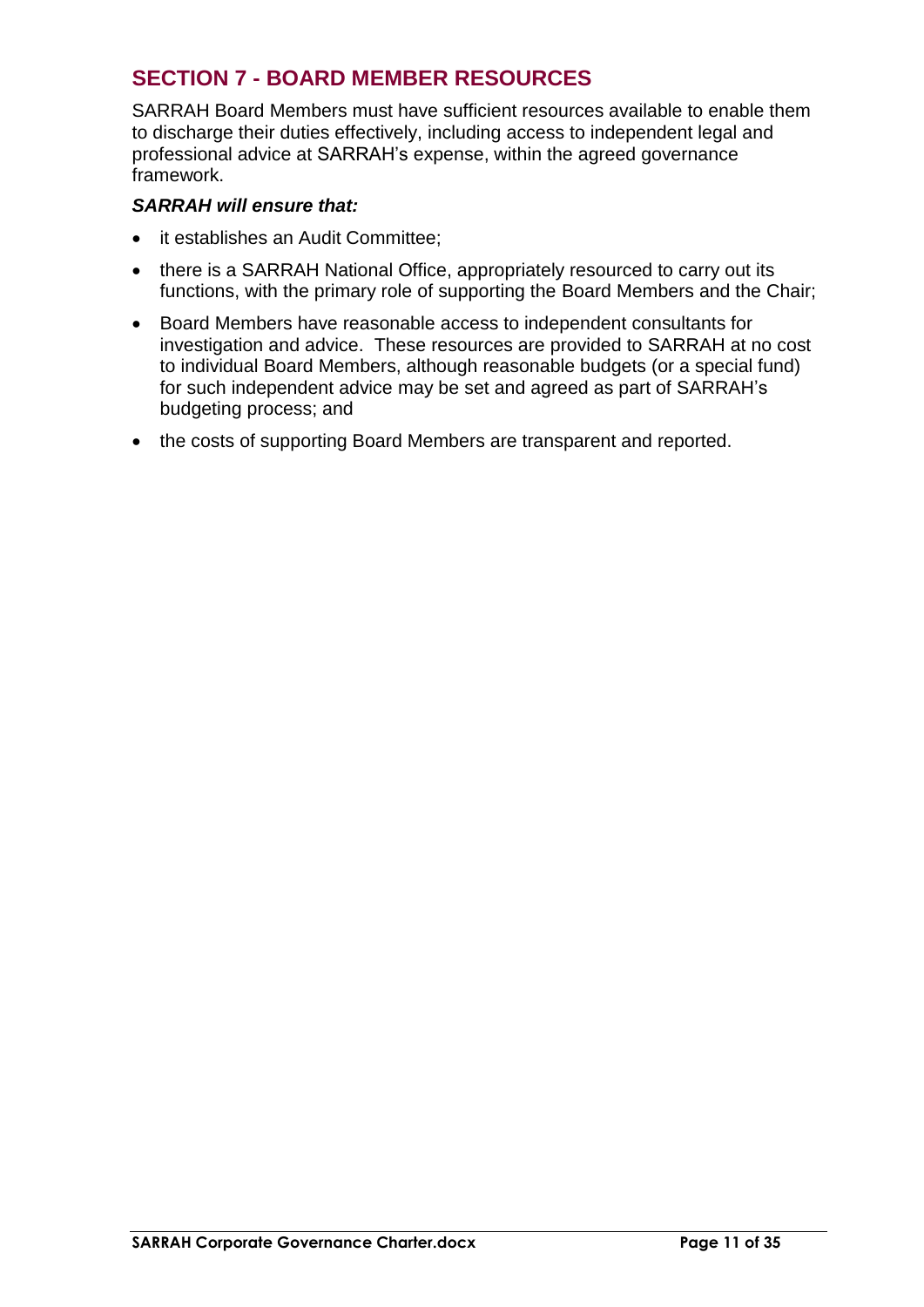# <span id="page-11-0"></span>**SECTION 8 - CHIEF EXECUTIVE OFFICER (CEO) ROLE AND FUNCTIONS**

#### *The CEO's functions will be, subject to the direction of the SARRAH Board, to:*

- 1. Develop SARRAH operational policies.
- 2. Manage and be responsible for the overall operation of the SARRAH National Office including monitoring, assessing and reporting on organisational performance.
- 3. Ensure the effective achievement of SARRAH functions and maintain an effective organisational structure.
- 4. Appoint staff and other personnel on such terms and conditions as the Board considers appropriate from time to time.
- 5. Report to the SARRAH Board Members.
- 6. Represent SARRAH as appropriate.
- 7. Establish and manage effective relationships with key stakeholders including SARRAH members, the Minister and staff of the Australian Government Department of Health and Ageing.

Subject to the direction of the SARRAH Board Members, the CEO's roles include:

- develop strategic and operational plans consistent with the corporate vision/mission for presentation to, and approval by, SARRAH Board Members;
- ensure that these strategic and operational plans are implemented;
- manage the operational functions consistent with SARRAH's vision, mission and strategic plans;
- provide strong and empowering leadership that enables staff to make an effective contribution to SARRAH;
- appoint and review the performance of staff;
- ensure SARRAH Board Members are provided with relevant and timely decision support information;
- ensure SARRAH Board Members are properly informed about evolving key issues and alternatives for dealing with them; and
- represent and promote SARRAH at industry and other forums as appropriate.

In accordance with Section 13 of *the Constitution* the Board may delegate, in writing, to one to more sub-committees, task forces, working or other groups (Subcommittee), the exercise of such functions of the Board as are specified in the delegation other than:

- the power of delegation; and
- a function which is a duty imposed on the Board by *the Act* or any other law.

The Board may also delegate, in writing, certain functions to the employee who holds, or performs the duties of, the position of the CEO*.*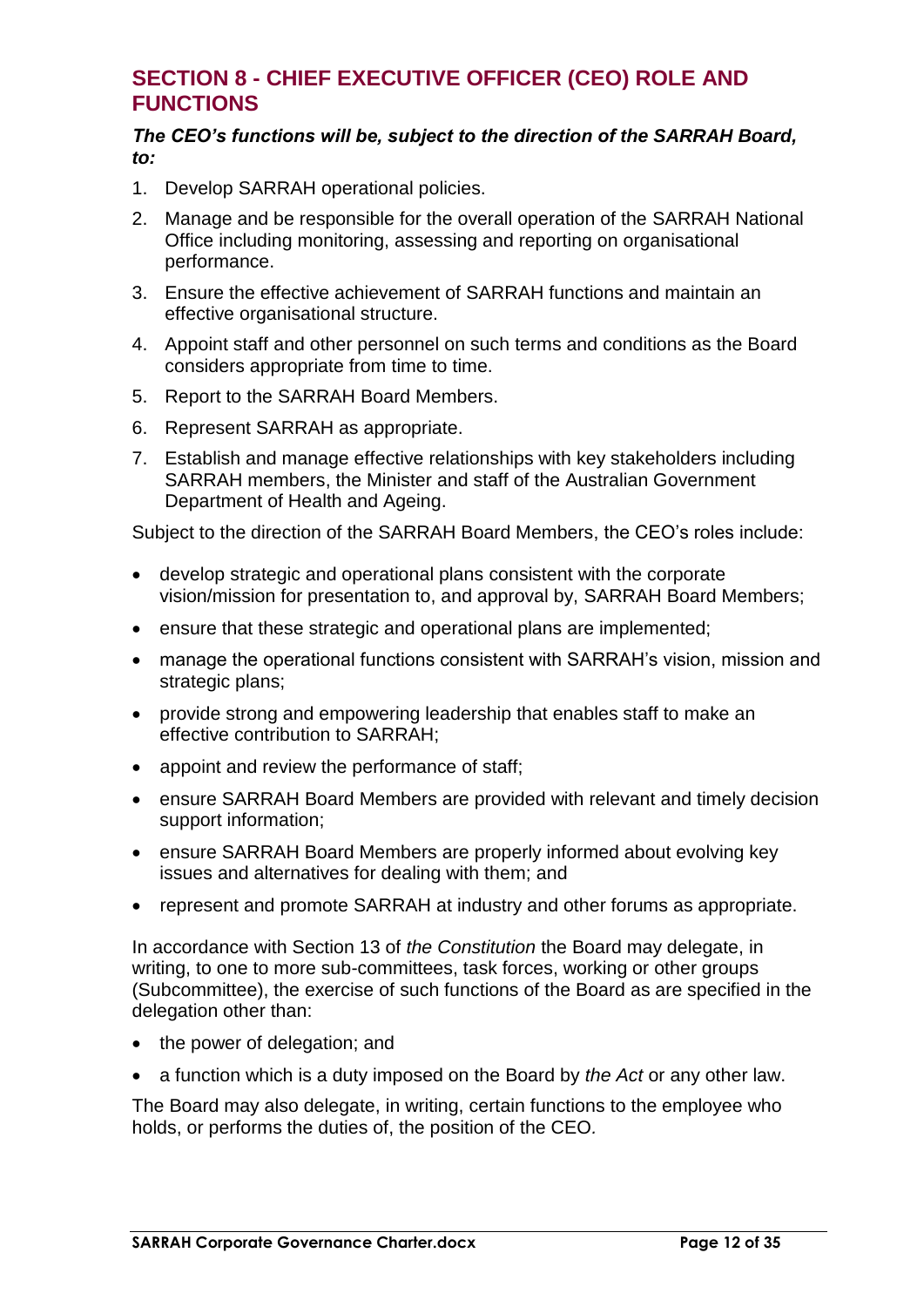The CEO, in leading the National Office, is ultimately responsible and accountable to the SARRAH Board Members for the day to day management of the operations of the SARRAH National Office.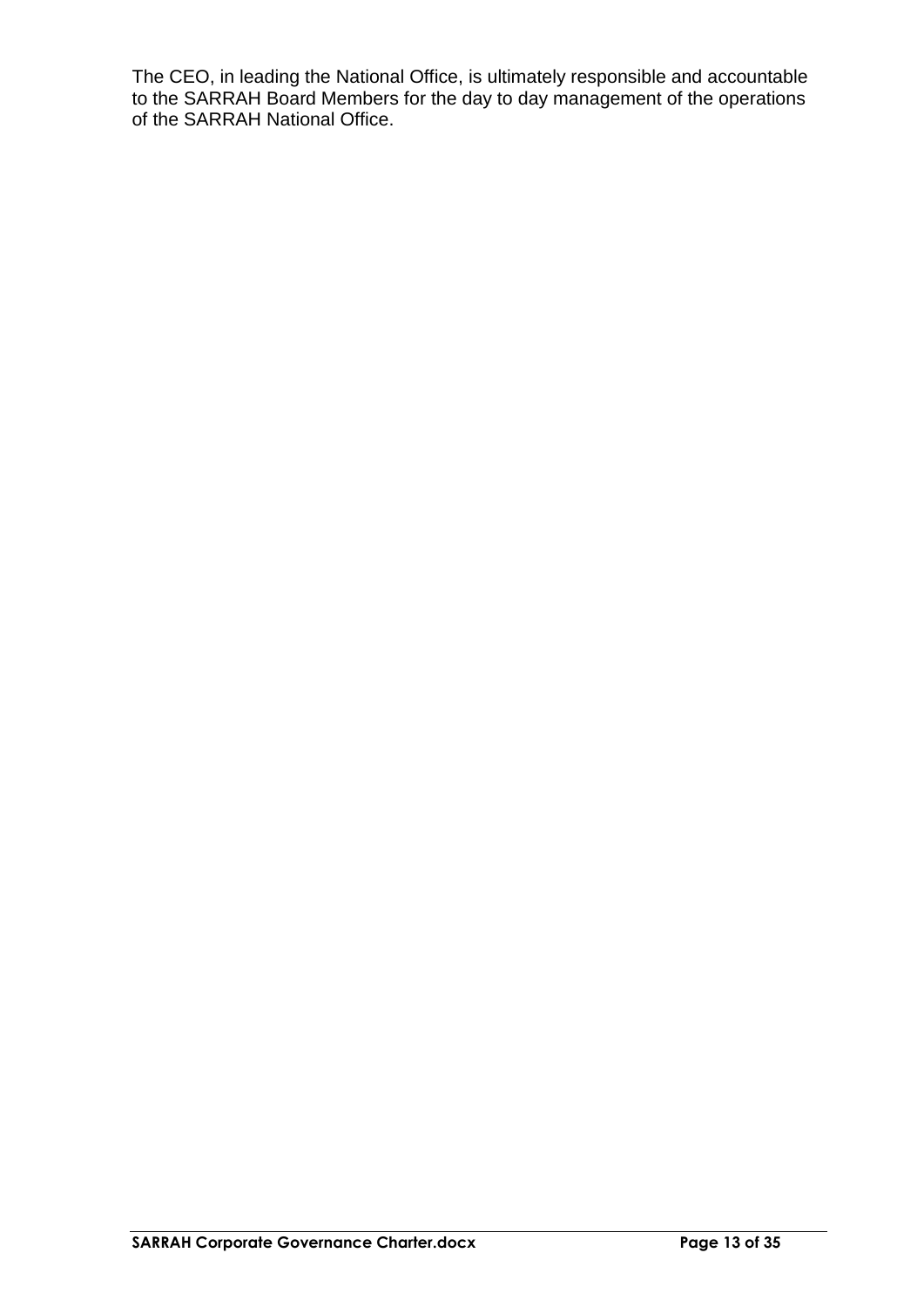# <span id="page-13-0"></span>**SECTION 9 – NATIONAL OFFICE RESPONSIBILITIES**

The SARRAH National Office meets formally on a monthly basis to discuss critical issues and associated timeframes that may affect SARRAH's functions. The National Office's key responsibilities include:

- 1. Implementing SARRAH policies and strategic direction.
- 2. Ensuring effective achievement of SARRAH functions.
- 3. Assisting in effective planning and utilisation of resources.
- 4. Representing SARRAH as appropriate; and
- 5. Managing effective relationships with key stakeholders.

## **Membership Procedures**

Membership of SARRAH is governed by the SARRAH Constitution and by the SARRAH Board. The SARRAH Board delegates responsibility for membership procedures to the CEO and the National Office. The key activities include:

- 1. Membership categories are determined by the Board and information about membership categories is published on the SARRAH website.
- 2. Membership fees (subscriptions) are determined by the Board.
- 3. Membership application procedures are established by the National Office, under the delegation of the Board including:
	- a. Submitting a completed membership application form.
	- b. Paying a membership application fee.
	- c. Notifying the applicant that they have been accepted for membership once the application has been accepted.
- 4. Membership applications will be reviewed by the National Office and admitted for SARRAH membership under the delegation of the Board. However, the National Office will refer to the Board for consideration any SARRAH membership application that is recommended not to be admitted.
- 5. The National Office will maintain the SARRAH Register of Members in accordance with the Constitution.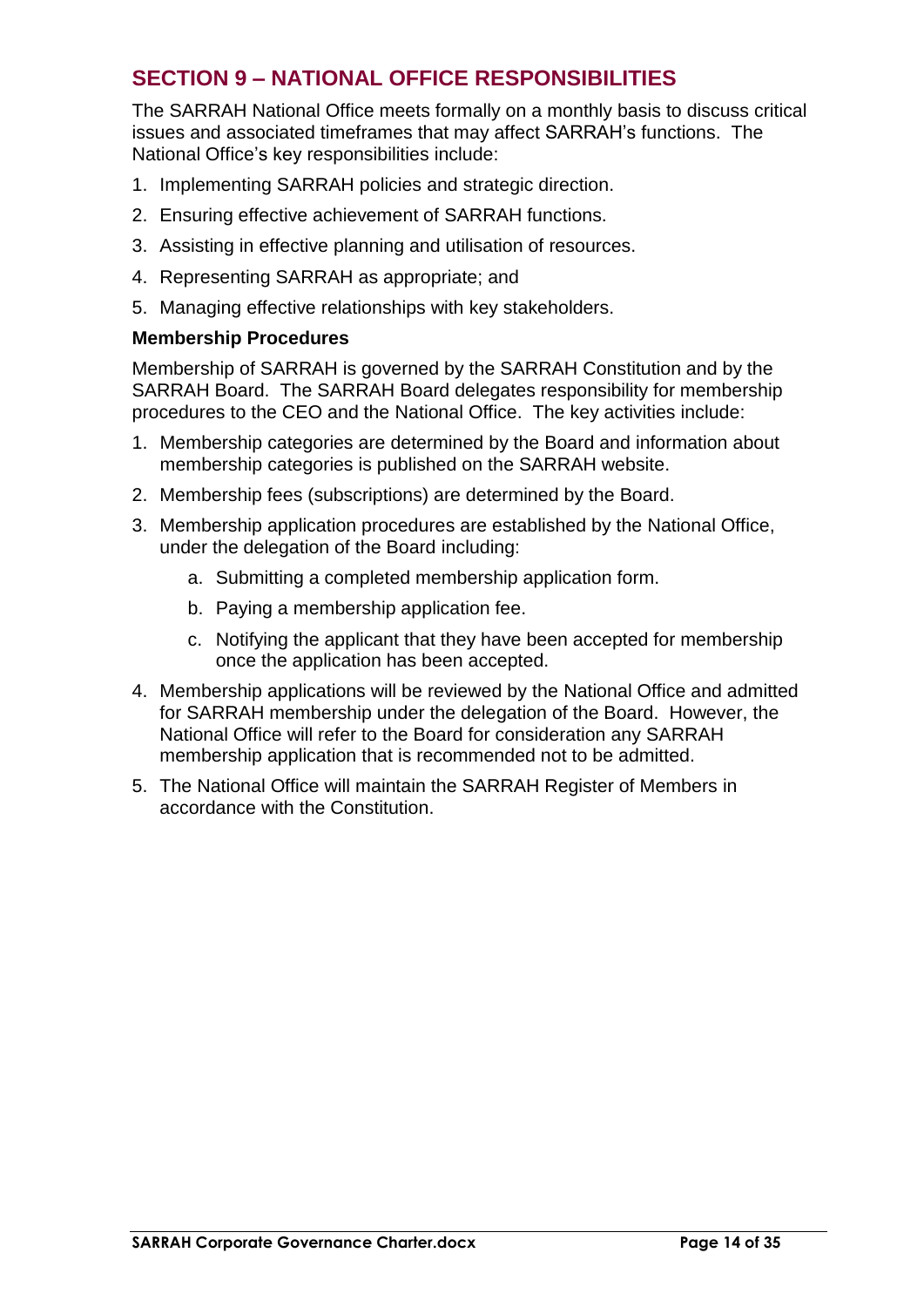# <span id="page-14-0"></span>**SECTION 10 - CODE OF CONDUCT**

It is important that SARRAH operates in a manner consistent with community expectations and the relevant legislation. It is essential that Board Members and officers comply with the conduct provisions of *the Constitution* which closely replicate the Director's duties contained in general corporation's law. It is equally important that SARRAH's guiding ethics and Code of Conduct is clearly understood and followed by each Board Member and staff and is communicated to all stakeholders.

SARRAH Board Members and CEO are responsible for promoting high ethical and integrity standards. The language, attitudes and actions of Board Members and CEO affect the integrity, ethics, values and other aspects of the organisation's culture.

## *SARRAH will ensure that:*

- Board Members approve a written code of conduct setting out ethical and behavioural expectations for both SARRAH Members and staff. It is critical that both the Members and the CEO demonstrate, through both their words and actions, an absolute commitment to that code. This will assist a culture of good governance to be established within SARRAH.
- Board Members and staff upon appointment to SARRAH agree in writing to comply with the code of conduct.
- Where non-compliance with the code of conduct occurs appropriate remedial action will be taken. This may involve counselling or retraining in the case of unintentional and less serious breaches of the code, mediation, through to dismissal or referral to the appropriate authorities in the case of intentional and serious breaches.
- Adherence to the code of conduct will be periodically evaluated by Board Members and intermediate action taken where necessary.

In summary, Board Members and staff must act with integrity and honesty, exercise due care and diligence in the carriage of their duties, and look always to the best interests of SARRAH. They must act only for a proper purpose in pursuit of those best interests and must not use their position, or information obtained because of their position, to gain advantage either for themselves or someone else, or to cause detriment to SARRAH or another.

In addition, Board Members must be able to demonstrate that their decisions have been made "at arm's length". Board Members must disclose any material personal interest, including but not limited to any direct or indirect pecuniary interest, in a matter that relates to the affairs of SARRAH. A Board Member must not be present or vote on a matter in which they have a material personal interest unless they have the informed consent of the other Board Members.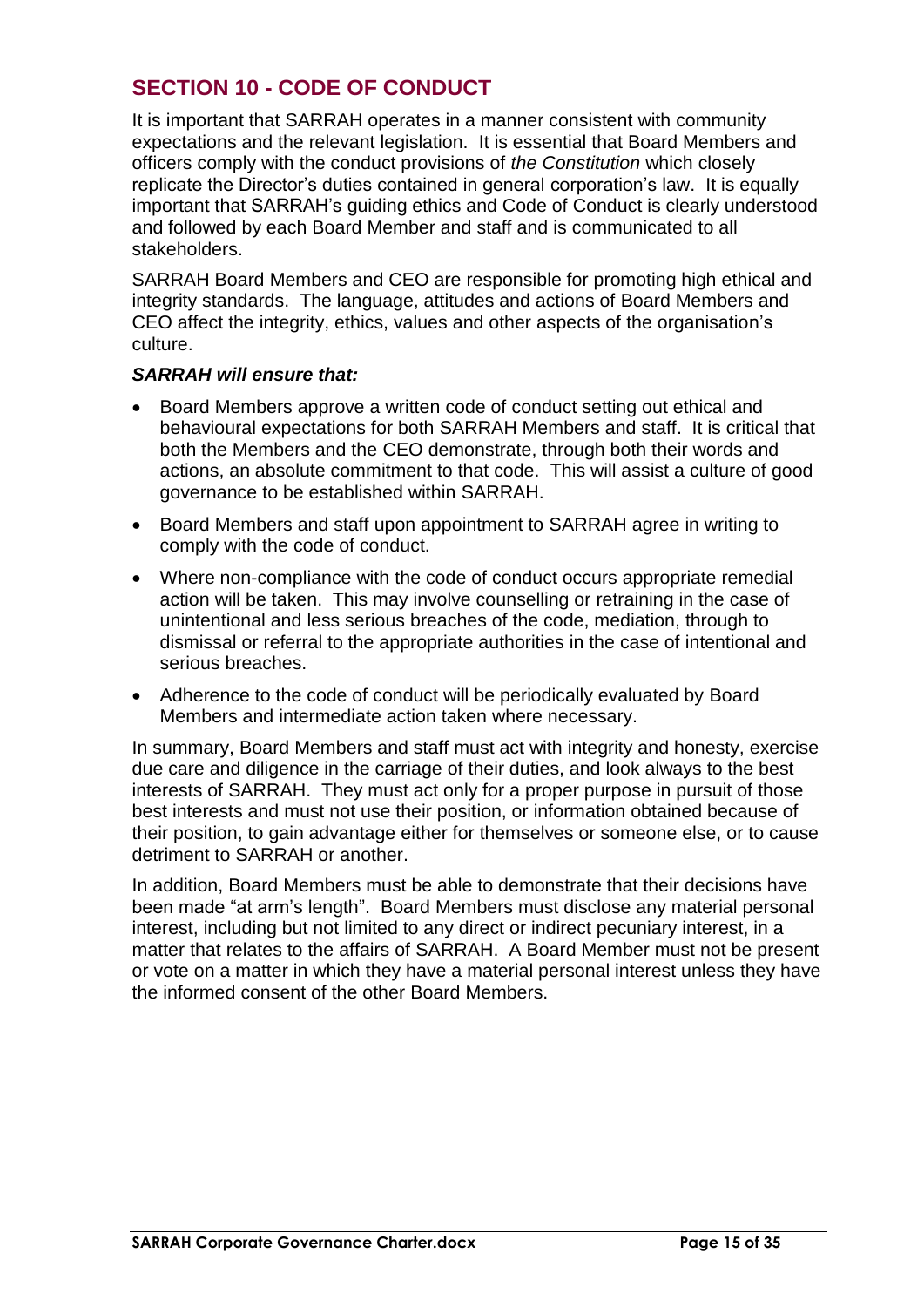## **SARRAH Code of Conduct**

The following SARRAH Code of Conduct incorporates the above provisions and sets out other SARRAH specific standards.

Board Members and National Office staff:

- 1. must exercise their powers and discharge their duties of office in good faith and in the best interests of SARRAH;
- 2. have a duty to use due care and diligence in fulfilling the functions of office and exercising the powers attached to that office;
- 3. must use the powers of office for a proper purpose, in the best interests of SARRAH as a whole;
- 4. must recognise that their primary responsibility is to SARRAH's members. Other key stakeholders include the Australian Government and the Australian rural and remote Allied Health professionals;
- 5. must not make improper use of information acquired;
- 6. must not take improper advantage of their position;
- 7. must disclose material personal interests;
- 8. must not allow personal interests, or the interests of any associated person, to conflict with the interests of SARRAH;
- 9. have an obligation to act independently in judgement and actions and to take all reasonable steps to be satisfied as to the soundness of all decisions taken by SARRAH;
- 10.must not permit classified or sensitive information received in the course of their duties to be disclosed, unless that disclosure has been authorised by the organisation, or the person from whom the information is provided, or is required by law;
- 11.should not engage in conduct likely to bring discredit upon SARRAH;
- 12.have an obligation, at all times, to comply with the spirit, as well as the letter, of the law and with the principles of this Code; and
- 13.must when leaving the Board or employment with SARRAH are obliged to return all SARRAH documents and records in their possession. For documents and records stored on a computer, all such documents and records must be deleted as soon as practicable after their appointment ceases.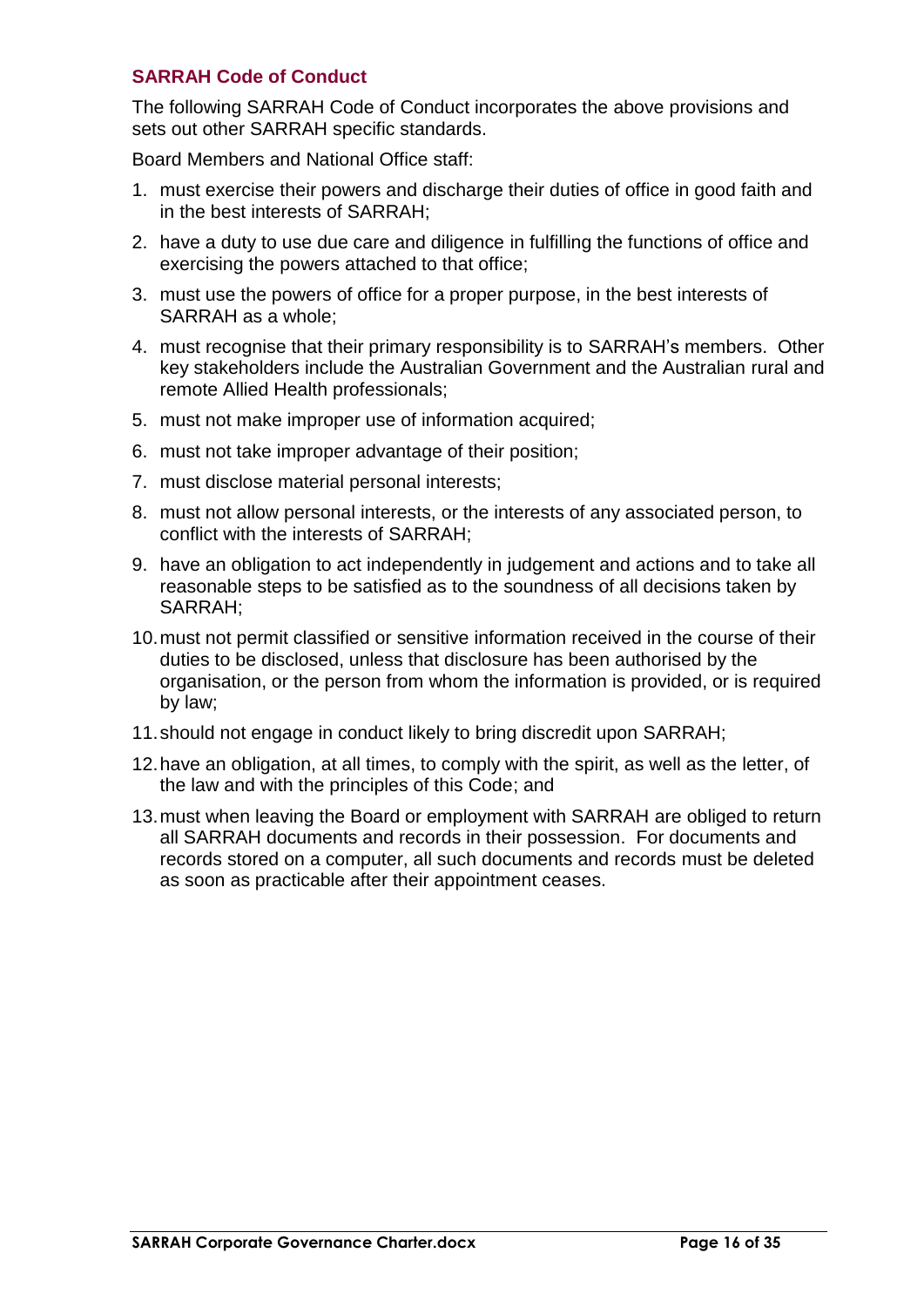# <span id="page-16-0"></span>**SECTION 11 - CONFLICT OF INTEREST**

Board Members and National Office staff of SARRAH must pay particular attention not only to their conduct in accordance with *the Constitution*, but also the perceptions in others that arise from this conduct.

Board Members and National Office staff are in a position where their duties may expose them to the potential criticism based on perceived bias or favouritism in carrying out SARRAH's functions.

Accusations of bias in the execution of obligations and duties, no matter how unfounded, have the potential to damage the reputation and integrity of SARRAH. If a Board Member or officer of SARRAH is uncertain in relation to whether a particular situation may, or may be seen to, give rise to a conflict of interest, they should immediately seek clarification and advice from the President (in the case of Board Members and the CEO) or CEO (in the case of other National Office staff).

## **Instances where a conflict of interest may arise**

Within SARRAH a conflict of interest may arise in the following situations:

- the direct involvement of a Board Member or National Office staff member in any issue being considered or about to be considered by SARRAH;
- membership or involvement by a Board Member or National Office staff member in a company or business enterprise that will be affected by SARRAH carrying out its functions;
- ownership of shares by a Board Member or National Office staff member in a company that could be affected currently, or if the future of the company will be significantly affected by SARRAH carrying out its functions;
- any other personal, financial or supervisory interest that will be significantly affected by SARRAH carrying out its functions; and
- where a person with whom a Board Member or National Office staff member has a close personal association (for example, a spouse, partner or immediate family member or a personal friend) has such involvement of the type specified above.

## **Disclosures and Declarations**

Board Members will make a verbal declaration of any conflict of interest against the Board meeting agenda items at the commencement of each meeting. The result of the declarations will be recorded in the minutes.

Board Members must not be present nor vote when matters in which they have a material personal interest are being considered, unless they have made the appropriate disclosure and the other Board Members have given their informed consent to the member's continued participation in SARRAH's deliberations.

Disclosure of such interests may be given by a standing notice or may be provided on an issue-specific basis. Where standing notice is given, extreme caution must be exercised to ensure that the notice is updated whenever the nature and extent of a disclosed interest materially increases, and that the notice is given to any newly appointed Board Member. The nature and extent of the personal interest revealed by either form of disclosure must be recorded in the minutes.

National Office staff should declare to the CEO any material personal interests they may have in a matter falling within their duties and seek direction on their continued involvement in the affected matter.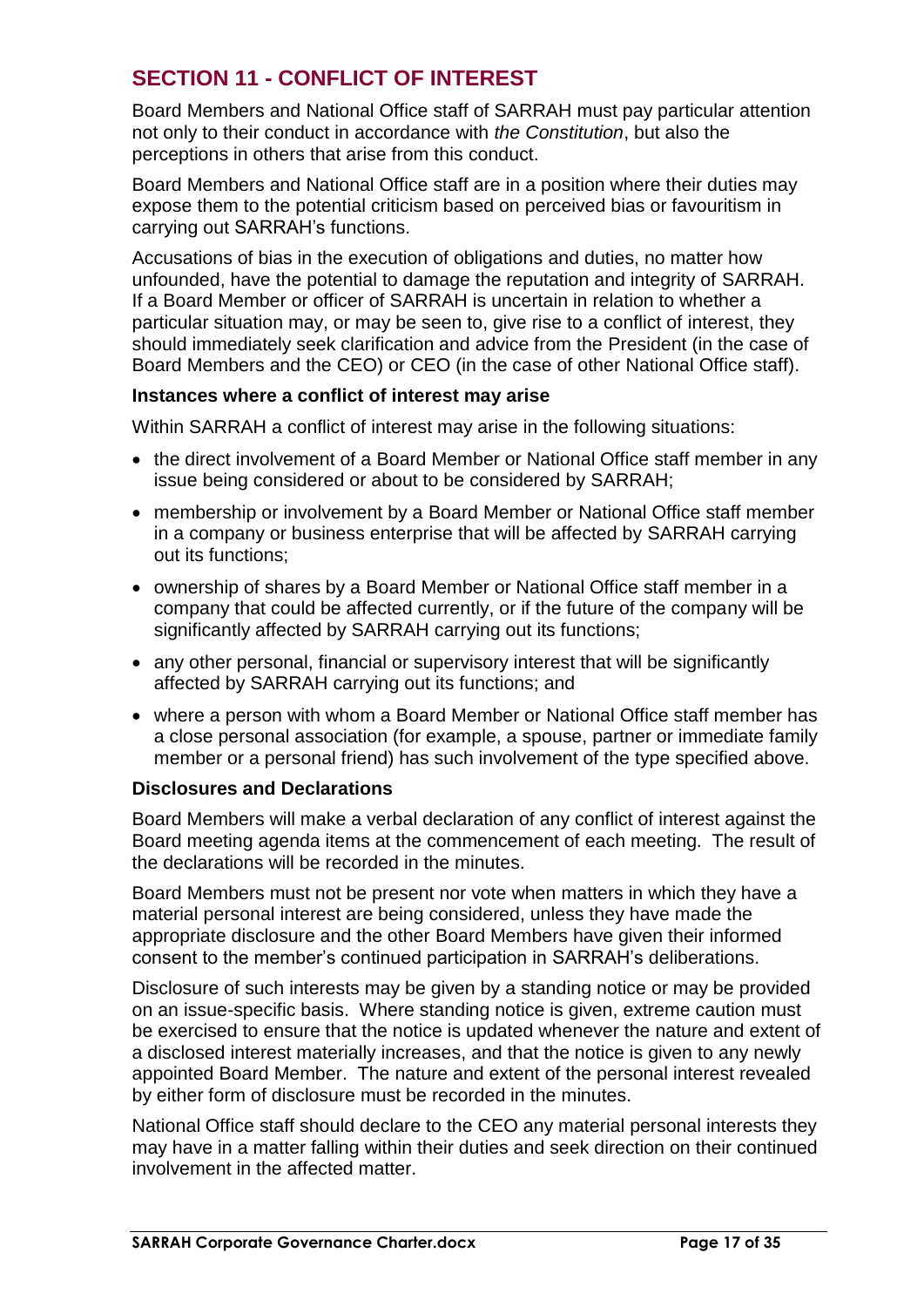## **Annual Review Procedures**

In addition to, and not in place of, the disclosure and declaration provisions set out above, Board Members and National Office Staff are required to complete the following documents annually to assist SARRAH in promoting good governance:

- 1. Personal Interest Annual Standing Notice [\(Appendix A\)](#page-33-0). This notice is to help Board Members and National Office staff think about all relationships that could give rise to a possible conflict. It provides an opportunity to let their colleagues know about these potential issues so they can help manage any possible future conflicts.
- 2. Material Personal Interest Affirmation Statement [\(Appendix B\)](#page-34-0). This notice is a direct statement that the Board Member or National Office staff member has no current material personal interest and that none existed in the period since the individual last made such a statement. It also confirms the Board Member's obligation to advise the other Board Members if a conflict arises.

Board Members and the CEO will submit their signed 'Annual Standing Notice' and 'Conflict of Interest Affirmation Statement' to the President of SARRAH.

Other National Office staff will submit their signed 'Annual Standing Notice' and 'Conflict of Interest Affirmation Statement' to the CEO.

These statements will be tabled at the first SARRAH meeting of each SARRAH Reporting year and will be recorded in the minutes of that meeting.

## **Immediate Notification of Conflict Procedure**

Board Members must disclose to the other SARRAH Board Members a material personal interest, which relates to the affairs of SARRAH. The notice must be given at a SARRAH Board meeting or as soon as practicable after the Member becomes aware of the interest, and the nature and extent of the interest and its relation to the affairs of SARRAH must be recorded in the minutes of the meeting.

In addition, SARRAH requires that Board Members and National Office staff are to a formally declare to either the President or the CEO as soon as any potential or actual conflict of interest arises. Such declarations will be either circulated out-ofsession to Board members or tabled at the next SARRAH Board meeting and must be recorded in the meeting record.

If a SARRAH Board or National Office staff member becomes aware of a potential conflict of interest during discussions in a meeting, he or she must declare it verbally in the meeting to the Chair or presiding Chair. Such declarations will be recorded in the meeting record.

## **Voting**

Board Members must not be present during discussion, nor take part in any decision making processes, regarding any matter in which they have an interest unless prior approval has been granted by the other Board Members for participation by that person. Records of meetings should always record any actual or potential conflict of interest issues as they arise.

A formal resolution must be passed by the remaining Board Members to permit the continued participation or voting of a Board Member who has identified a material personal interest. Information or clarification may be sought from the Board Member concerned before final consideration of that resolution.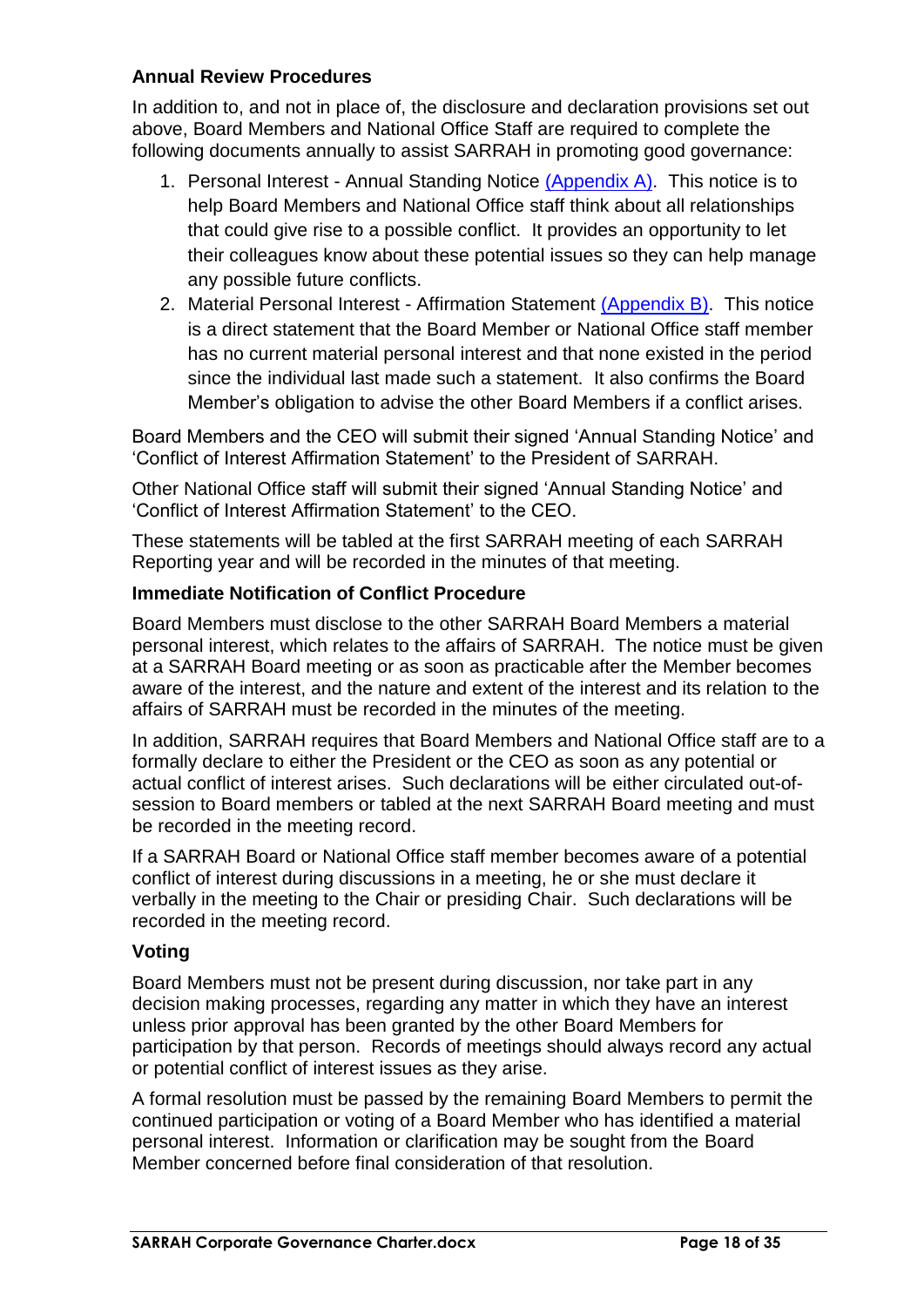SARRAH also requires from its National Office staff the same standard of disclosure and non-participation in decision-making without consent.

## **Other actions**

Reports from National Office staff and related written material on SARRAH's activities should not be passed to Board Members who have declared a material personal interest relating to that material.

## **Rulings**

It is recognised that there are degrees of conflict of interest. In the case of Board Members the vote of the remaining Board Members prevails.

In the case of the CEO, the President's direction will prevail unless the CEO asks that the matter be referred to a SARRAH Board meeting.

In the case of staff, the CEO's direction will prevail unless the affected staff member asks that the matter be referred to the President who may in turn decide to raise the matter for consideration at a SARRAH Board meeting.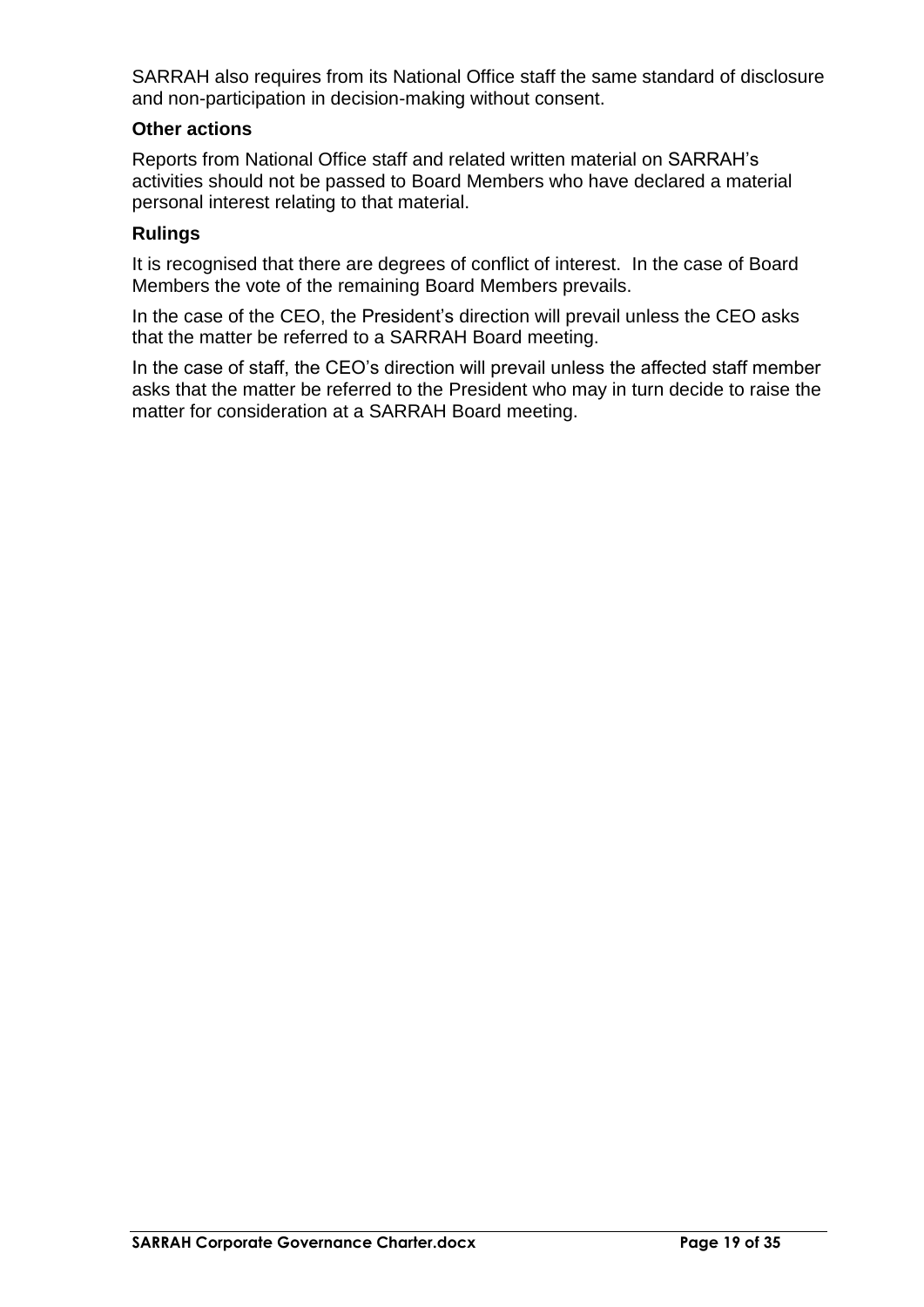# <span id="page-19-0"></span>**SECTION 12 - STRATEGY SETTING**

For SARRAH to achieve the agreed objectives it is important that a clear and documented corporate and business strategy be developed.

- The objectives of SARRAH are clearly documented in a long-term strategic plan (five year maximum, updated periodically). The plan should include achievable and measurable performance targets and milestones.
- The strategic plan is provided to the Board, and the Board Members are advised of any significant changes to the plan.
- The Board Members prepare annual budget estimates that may involve approving or rejecting a budget developed by the National Office to achieve the agreed strategy.
- Plans incorporate the organisation's vision and strategic plan along with historical financial information to determine the future objectives, measures, targets and initiatives of the organisation.
- Effective integration of planned activity with SARRAH's Strategic Plan, be cascaded to Annual Operational Plans (AOP). In turn, objectives and initiatives in the AOP shape team and individual staff work plans.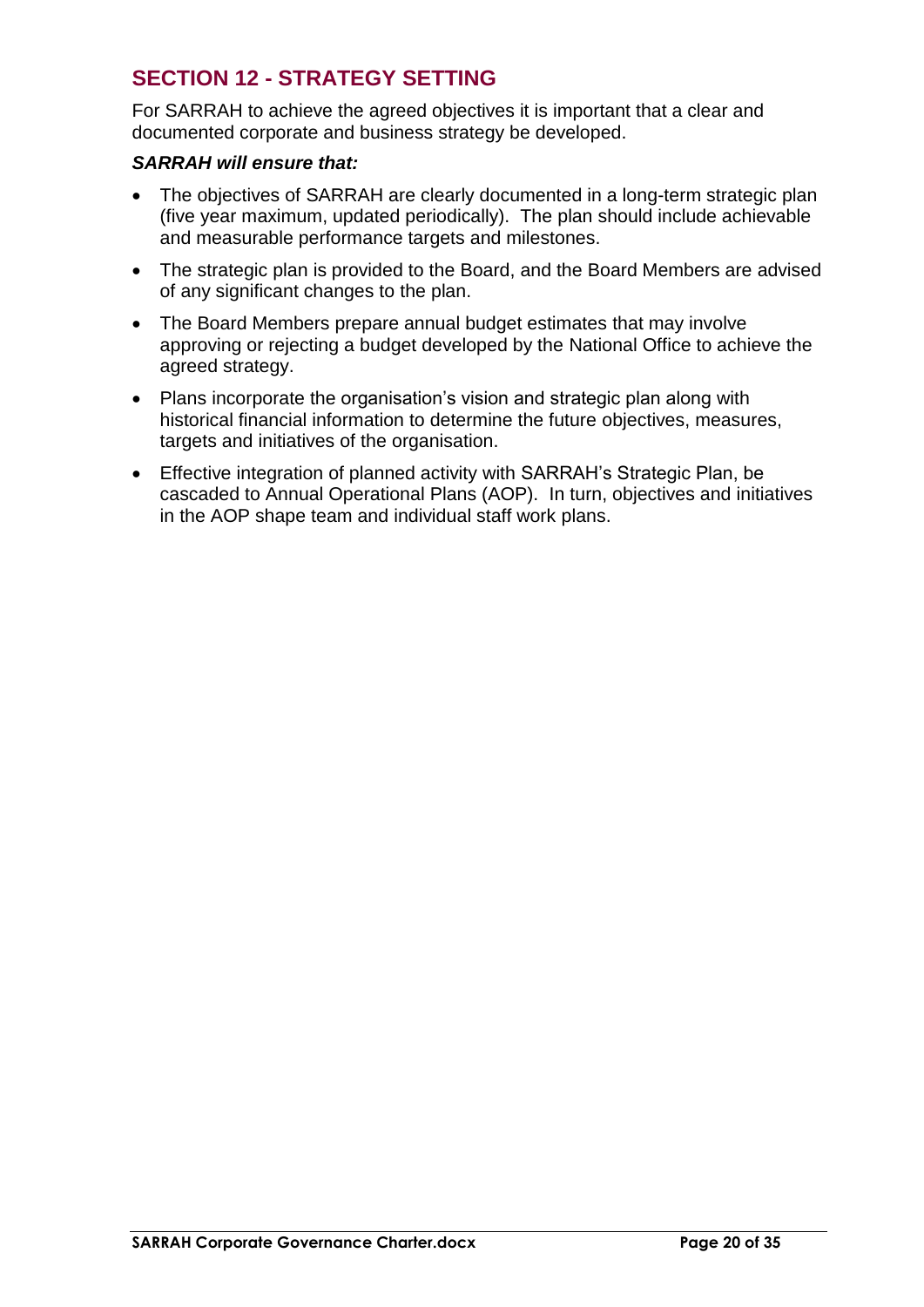# <span id="page-20-0"></span>**SECTION 13 - STAKEHOLDER MANAGEMENT**

SARRAH has a wide range of stakeholders with an interest in SARRAH's operations. The interest represented by these stakeholders can be disparate, to the point where they can be in conflict with one another. As such, stakeholder management is a key aspect of risk management. As a consequence, governance arrangements should ensure that the legitimate interests of stakeholders are properly and appropriately considered.

The SARRAH Corporate Governance Charter provides reporting requirements to stakeholders, which are at **[Section 17](#page-23-0)** *'Financial and Operational Reporting'*.

## **Internal Stakeholders**

Internal stakeholders include all SARRAH members and National Office staff employed by the organisation. SARRAH has mechanisms in place that enables feedback from Members to the National Office. Other mechanisms include six monthly staff appraisals, regular staff meetings, as well as opportunities during normal business activities to ask the views of staff that come into contact with the SARRAH Members from time to time.

## **External Stakeholders**

A selection of SARRAH's external stakeholders views are represented through a range of consultative processes that allow their views to be heard by SARRAH, without their sitting on any SARRAH boards or committees.

Key stakeholders with which SARRAH has regular contact include:

- SARRAH members
- Ministers and Assistant Ministers including their staff
- Other Parliamentarians
- Australian Government Department of Health
- Australian Allied Health Forum
- Australian Health Care Reform Alliance
- Australian Rural Health Education Network
- Indigenous Allied Health Australia
- National Primary Health Care Partnership
- National Rural Health Alliance
- National Rural Health Students' Network
- University Departments of Rural Health.

- Appropriate communication strategies and plans are in place to manage external and internal stakeholders throughout the organisation.
- Effective implementation, use and maintenance of information technology to implement communication strategies.
- Effective performance management and information systems are maintained including professional development and staff appraisal processes.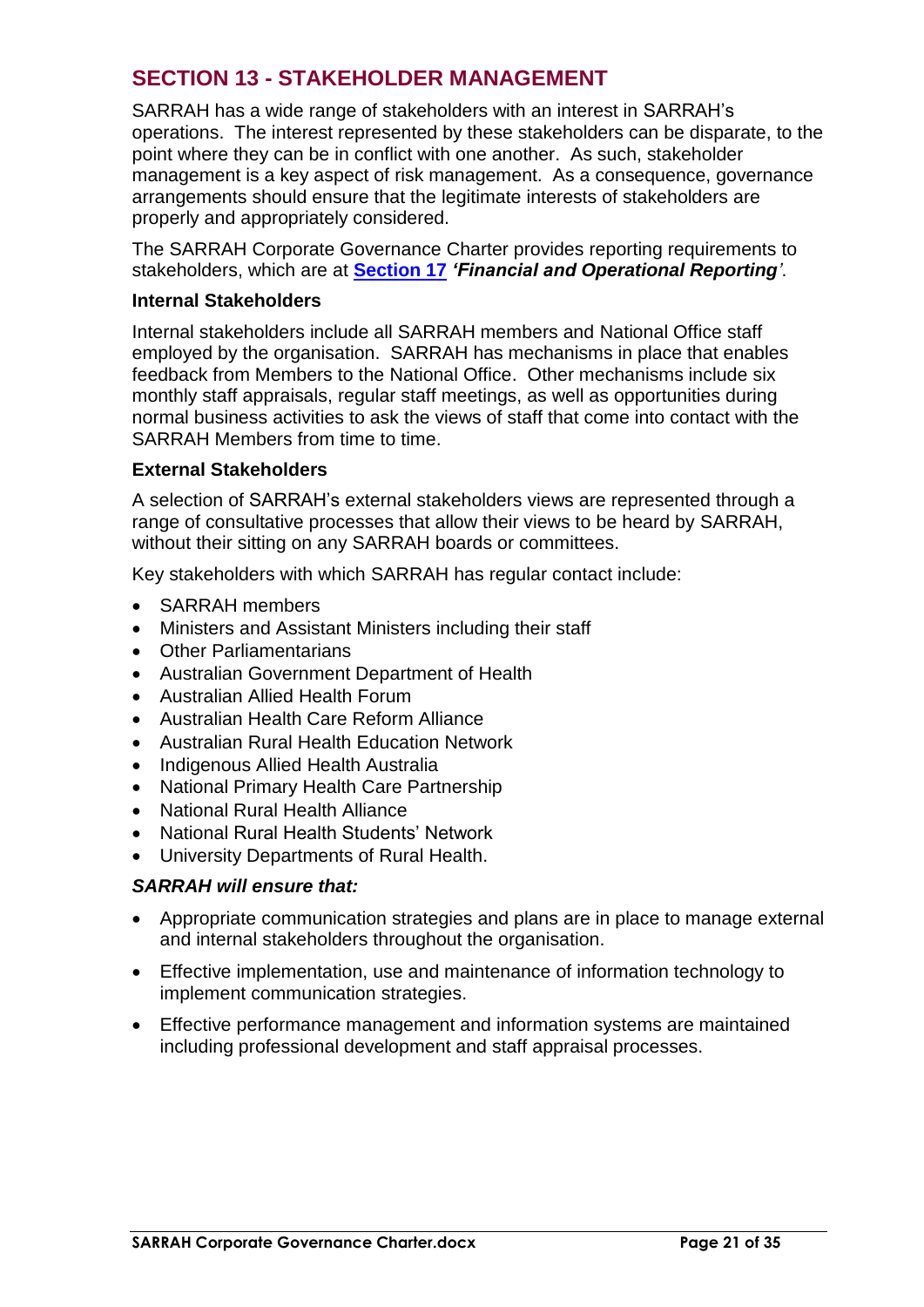# <span id="page-21-0"></span>**SECTION 14 – PUBLIC SPEAKING**

From time to time, Board members, members and staff of SARRAH may choose or be invited to publicly speak in their professional or expert capacity on matters of public interest.

As part of SARRAH's wider commitment to the dissemination of knowledge and participation in public discourse, members of SARRAH are encouraged to participate in public debate on issues of professional and public concern.

The views of concerned and informed individuals are an essential contribution to public debate. However, there is a diversity of opinions on most issues and it should not be assumed that individually held opinions are shared by all members of SARRAH.

Careful consideration should be given, therefore, to avoid the use of the SARRAH affiliation in public speeches in a manner which implies that collegiate agreement with a particular view has been established where it has not.

This policy applies to public speaking engagements delivered by SARRAH Board members, members and staff.

## **Policy - Public Speaking on behalf of SARRAH**

Views which are attributed to SARRAH as a whole can only be made if SARRAH has an agreed policy on the topic being presented. Instances where SARRAH does not have an agreed policy and members are invited to make public statements in their area of professional expertise they should use their position title and attribute their comments as personal.

## **Policy - Public Speaking made in an area of Professional Expertise**

- 1. A member wishing to publicly speak may use their title and SARRAH's name but it is their responsibility to make clear that the views expressed are their own and not necessarily those of SARRAH.
- 2. When making public statements in an area of professional expertise, members should use their professional title and not their SARRAH position or membership.
- 3. Individual members of SARRAH wishing to participate in matters of professional or public debate on behalf of a group of colleagues should have previously been granted approval to do so after collegiate agreement on those views has been reached by a clearly established and mutually agreed process. When these views are presented by a member of SARRAH, care should be taken to attribute them to the particular group which that member represents.
- 4. For example, a member who publicly speaks on behalf of a group of colleagues may use SARRAH's name but it is their responsibility to issue an appropriate statement that the views expressed are those of the particular group and not necessarily those of SARRAH.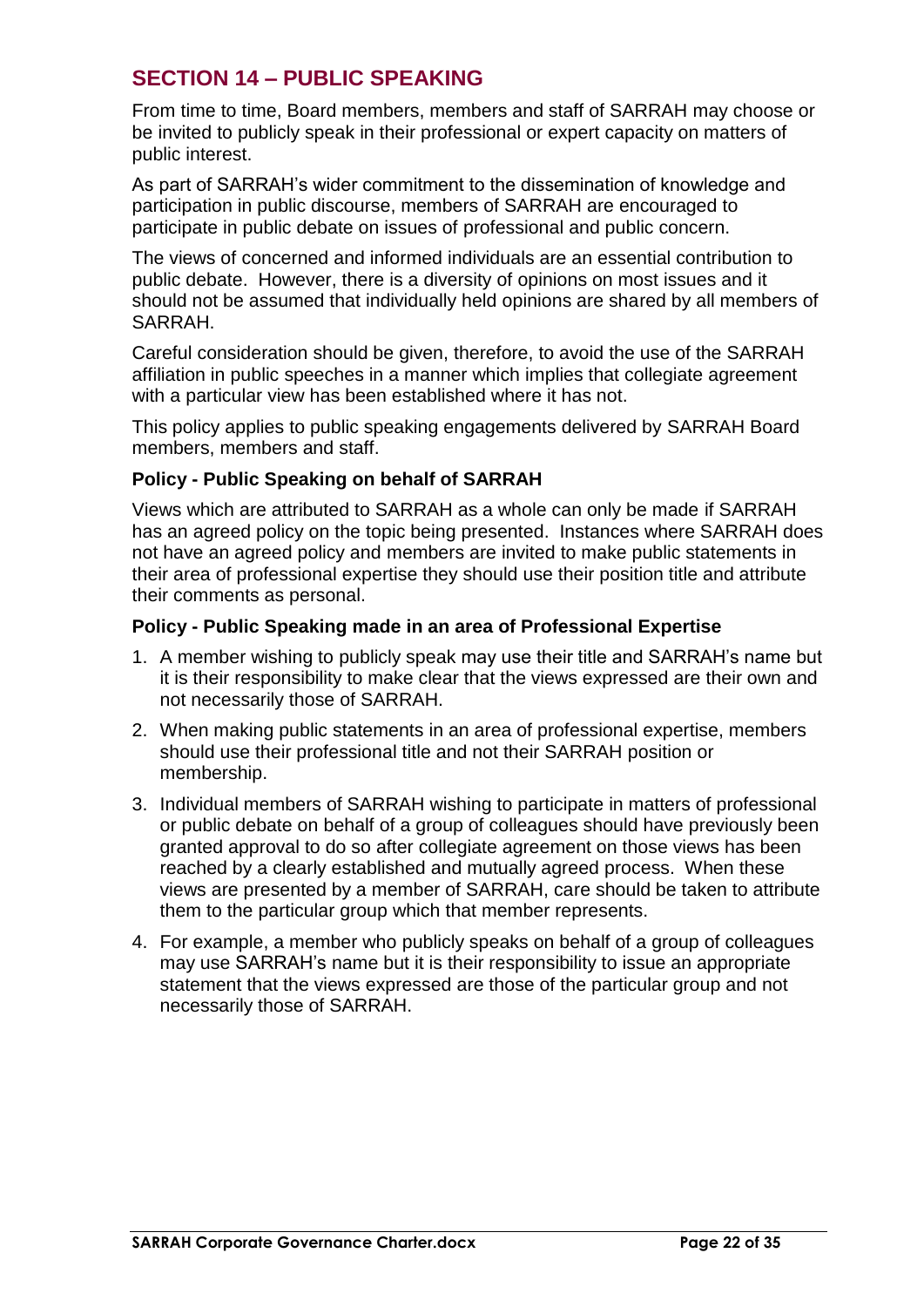# <span id="page-22-0"></span>**SECTION 15 - INTERACTION WITH THE MEDIA**

SARRAH Board members, members and staff must adhere to the following policy when they interact with the media. Interaction with the media in a not-for-profit context requires careful attention to a range of factors, in particular, political and cultural sensitivity. As SARRAH represents a diverse range of members the positive management of this interaction is in the best interest of all.

This policy applies to comments in the media and views in letters to the press, or in books, journals, or notices, where it might be expected that the publication or circulation of comments will spread to the community at large.

## **Policy**

- 1. Only authorised spokespersons are to represent SARRAH in media statements. This is to reduce the risk of adverse publicity due to inaccurate or inappropriate sharing of information. The number of authorised spokespersons shall be limited, in the first instance, to the President and/or the CEO.
- 2. When a SARRAH member is approached by the media to conduct an interview/story, etc., on behalf of SARRAH the CEO should be contacted immediately, who will liaise with the President to provide a statement or the like and determine an appropriate spokesperson.
- 3. SARRAH members and staff should refrain from representing themselves as spokespersons for SARRAH unless authorised to do so. Official statements in the name of SARRAH must be authorised by the President and/or the CEO.
- 4. SARRAH's authorised spokespersons will speak on all matters relating to its primary objective, operations and to promote SARRAH's reputation in the community.
- 5. It is not acceptable for SARRAH members to engage with the media in any activity or comment that is designed to bring SARRAH into disrepute.
- 6. Media statements should be politically unbiased as SARRAH is a diverse community and represents many members and viewpoints.
- 7. Where possible, any written text should be cleared by the President and/or the CEO, i.e., formally through a press release. This provides a safe guard for accuracy, consistency of details and SARRAH activities to be promoted.
- 8. When media crews approach SARRAH for coverage, an agreement should be reached to mention SARRAH by name and its objective.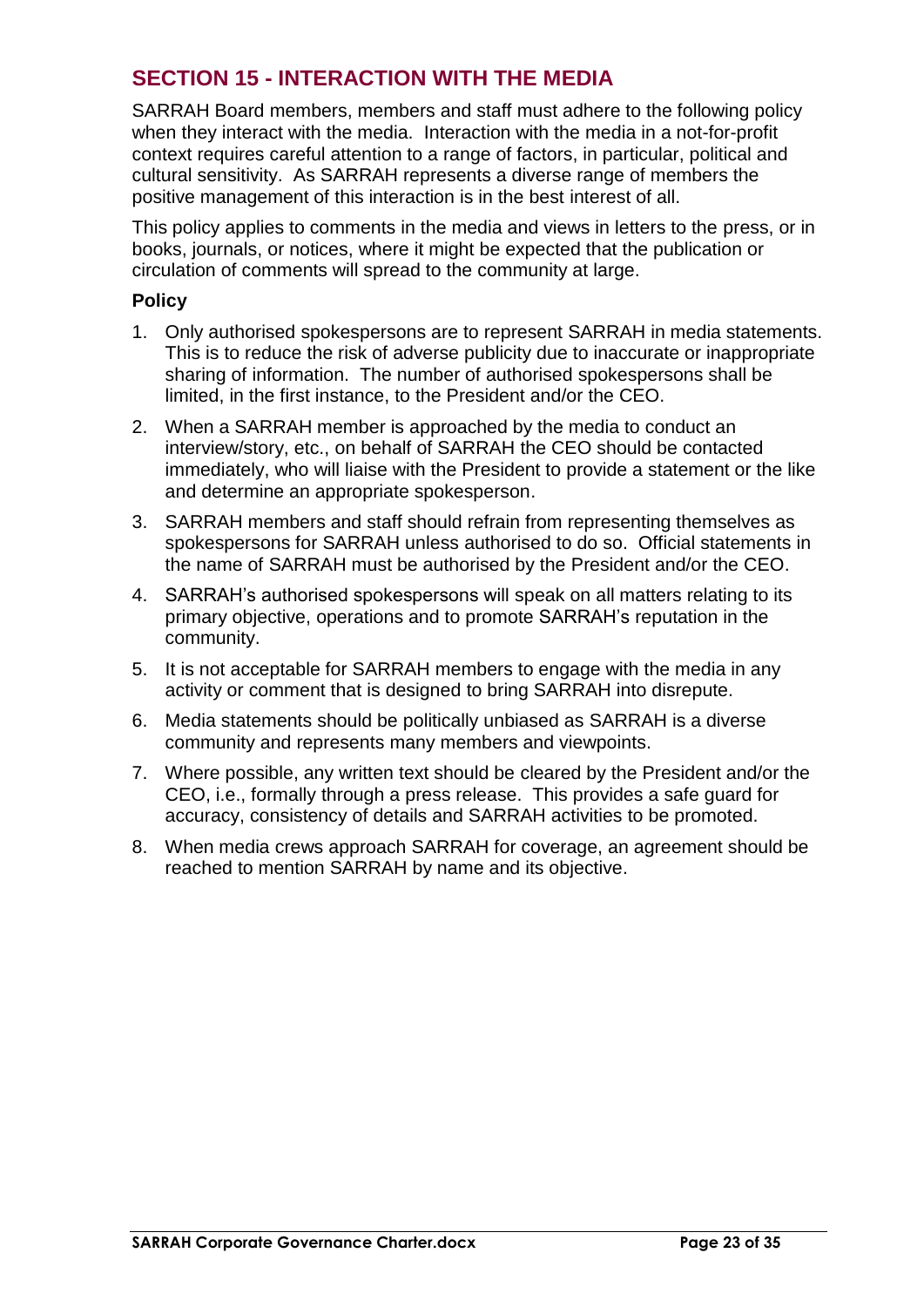# <span id="page-23-0"></span>**SECTION 16 - RISK MANAGEMENT**

Risk management establishes a process of identifying, analysing and treating risks, which could prevent SARRAH from effectively achieving its business objectives.

SARRAH Board Members have ultimate responsibility for determining the major risks to the organisation, setting acceptable levels for these risks and ensuring that senior management takes the necessary steps to detect, measure, monitor and control these risks. Therefore, Board Members need to satisfy themselves that there are appropriate risk management systems and processes in place to identify and manage risks. Such systems may include SARRAH submitting itself to periodic external and internal risk reviews.

SARRAH will maintain a risk management plan which will be reviewed by the Audit and Risk Committee every six months. The plan will then be submitted to the Board for consideration.

## *SARRAH will ensure that:*

- Links are established between risks/returns and impacts on resourcing priorities.
- Appropriate control structures are in place to monitor and manage risk throughout the organisation by developing sound risk management, which covers activities as diverse as reviews of operating performance.
- Effective implementation, use and maintenance of information technology, including management information systems.
- Appropriate competition and contestability processes are maintained in particular contracting out and outsourcing services.
- Appropriate delegations are set and reconciliation of accounts are adhered to including appropriate segregation of duties.
- A key input into Risk Management control is the development of fraud control processes.

## **Fraud Control Statement**

This statement expands on the Chief Executive's Instructions, (CEI's), No.20 – Fraud and also takes into account existing guidelines and controls within the Human Resources Policy, Code of Conduct, Information Technology Policy, Financial Delegations and operational processes.

The following details the process for staff in reporting suspected fraud against SARRAH, whether by an employee or any other person, and what action SARRAH is then required to undertake.

- 1. Any SARRAH staff member who suspects a fraudulent activity has occurred/is occurring, (as outlined in the CEI No. 20), is required to advise the Deputy Chief Executive Officer immediately in writing and to include relevant and supporting information.
- 2. Any SARRAH staff reporting a suspected fraudulent activity will be guaranteed complete anonymity within SARRAH.
- 3. The Deputy Chief Executive Officer will advise the CEO of the report and commence investigative action, including discussions with any named persons if applicable, and collate all supporting documentation.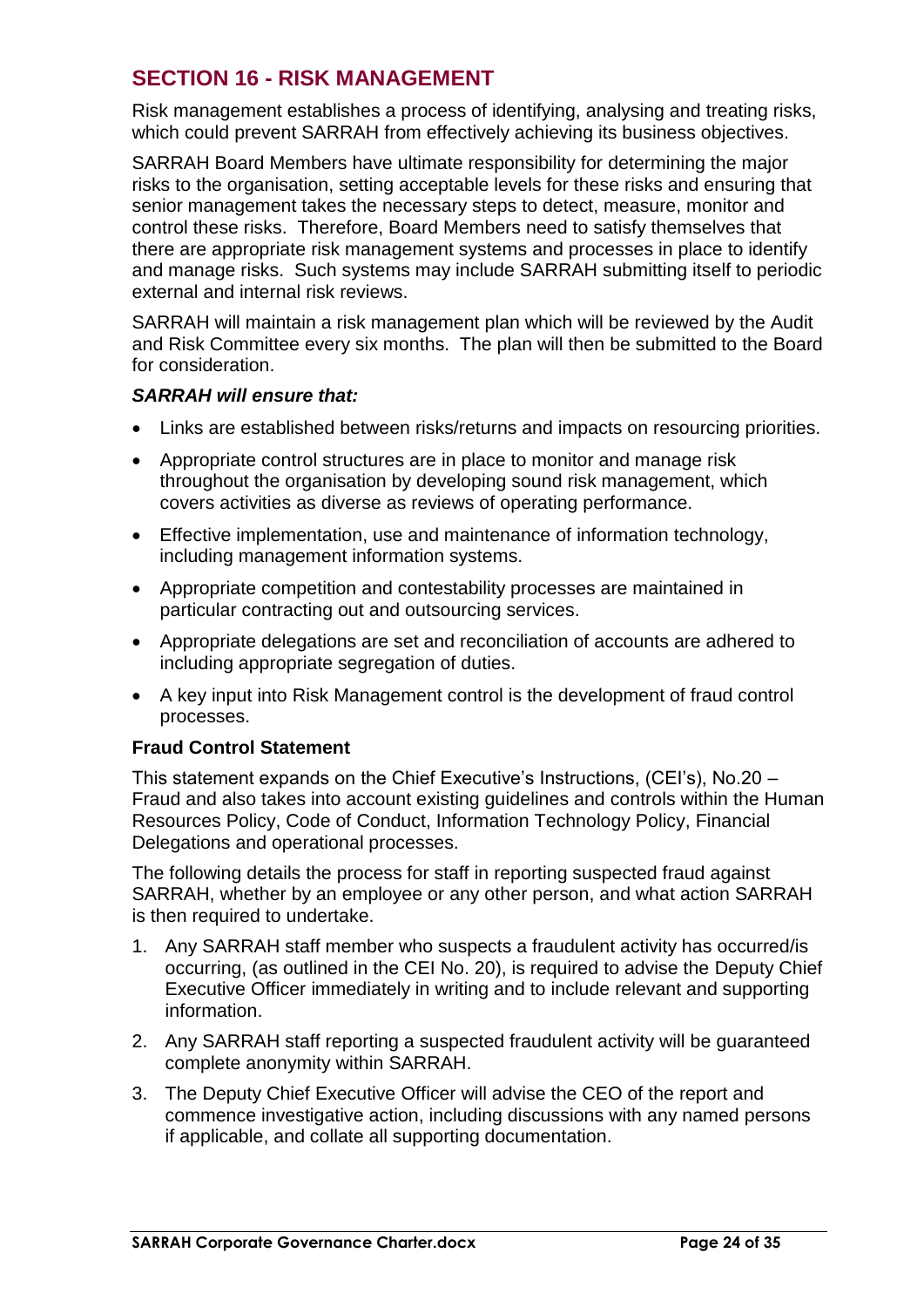- 4. The Deputy Chief Executive Officer will determine if the evidence supports that fraudulent activity has occurred or not, and advise the CEO accordingly, in writing, together with a proposed course of action if needed.
- 5. The CEO will review the provided findings and determine any action to be taken if required which may include advising the Audit Committee and/or the Board. The CEO's decision must be provided in writing.
- 6. SARRAH staff members are able to directly approach the CEO or the President to report a suspected fraudulent activity if they feel this is the most appropriate action.

## **Whistleblowing Statement**

SARRAH is committed to the highest standards of legal, ethical and moral behaviour and encourages Board members, staff and others to report suspected or actual occurrence(s) of illegal, unethical or inappropriate behaviours or practices (i.e. wrongdoing) without retribution. Consequently, SARRAH supports the following principles:

- A Whistleblower will not receive any retaliation or retribution for a report that was provided in good faith i.e. not done primarily with malice to damage another person or the organisation.
- Making a report may not protect the Whistleblower from the consequences flowing from involvement in the wrongdoing itself.
- A Whistleblower who makes an allegation found to have been made maliciously, or knowingly to be false, will be subject to disciplinary action which may include termination or other legal means to protect the reputation of the organisation and staff.
- Anyone who retaliates against a Whistleblower, who reported an event in good faith, will be subject to disciplinary action which may include termination.

The process for Whistleblower's to report a suspected or actual wrongdoing follows:

- 1. A Whistleblower should promptly report the suspected or actual wrongdoing to his/her supervisor. This can be done with his/her identity or anonymously.
- 2. If a Whistleblower is a staff member and the CEO is implicated, the staff member must report his/her concerns to the CEO in the first instance. If the Whistleblower then feels the wrong-doing is not effectively or fairly addressed by the CEO, the concerns should be raised with the President.
- 3. A Whistleblower who is not a SARRAH employee should report the suspected or actual wrongdoing directly to the CEO or, to the President if the CEO is implicated. This can be done with his/her identity or anonymously.
- 4. Supervisors or managers who receive a report must treat the report as confidential and promptly act to investigate and resolve the issue. The CEO, or the President if the CEO is implicated, must be informed immediately of the report. The investigation must be conducted in accordance with the principles of fairness and natural justice. A report can only be investigated if there is sufficient information to form a reasonable basis for investigation.
- 5. The investigator is appointed by the CEO or President and may be internal or external to SARRAH. The investigator must have investigation experience.
- 6. A report on the investigation, disposition or resolution of the issue should be completed within 10 working days of the initial report and then provided to the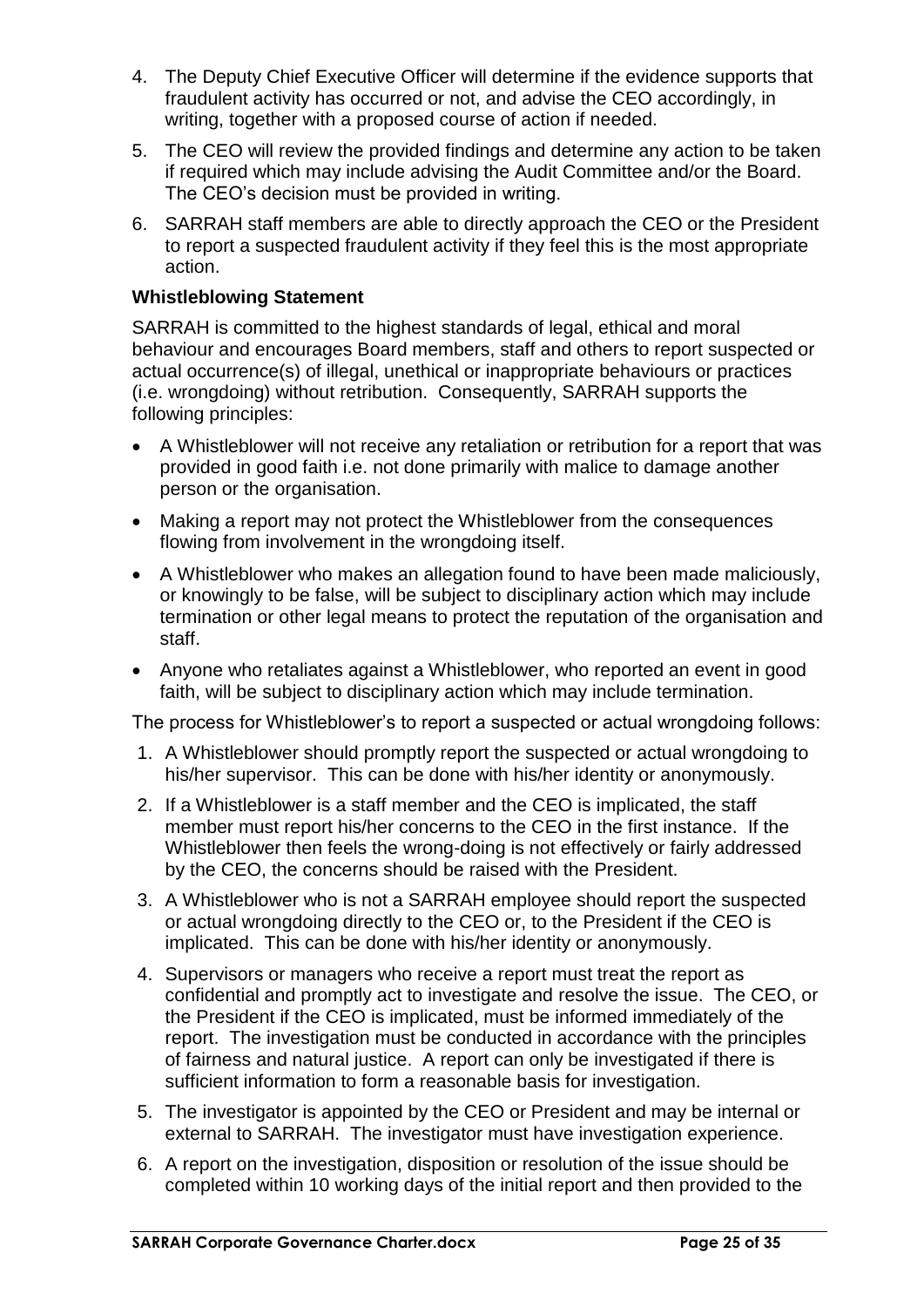Whistleblower, (unless reported anonymously), including where the investigation has been unable to substantiate the allegations.

7. The investigator shall ensure that the identification of the Whistleblower, if known, shall remain confidential.

This statement is in addition to grievance procedures for employees, which is for all staff to raise any matters they may have in relation to their work or their work environment, other persons, or decisions affecting their employment. This statement does not replace other procedures such as those for dispute resolution, discrimination or matters relating to workplace bullying or harassment.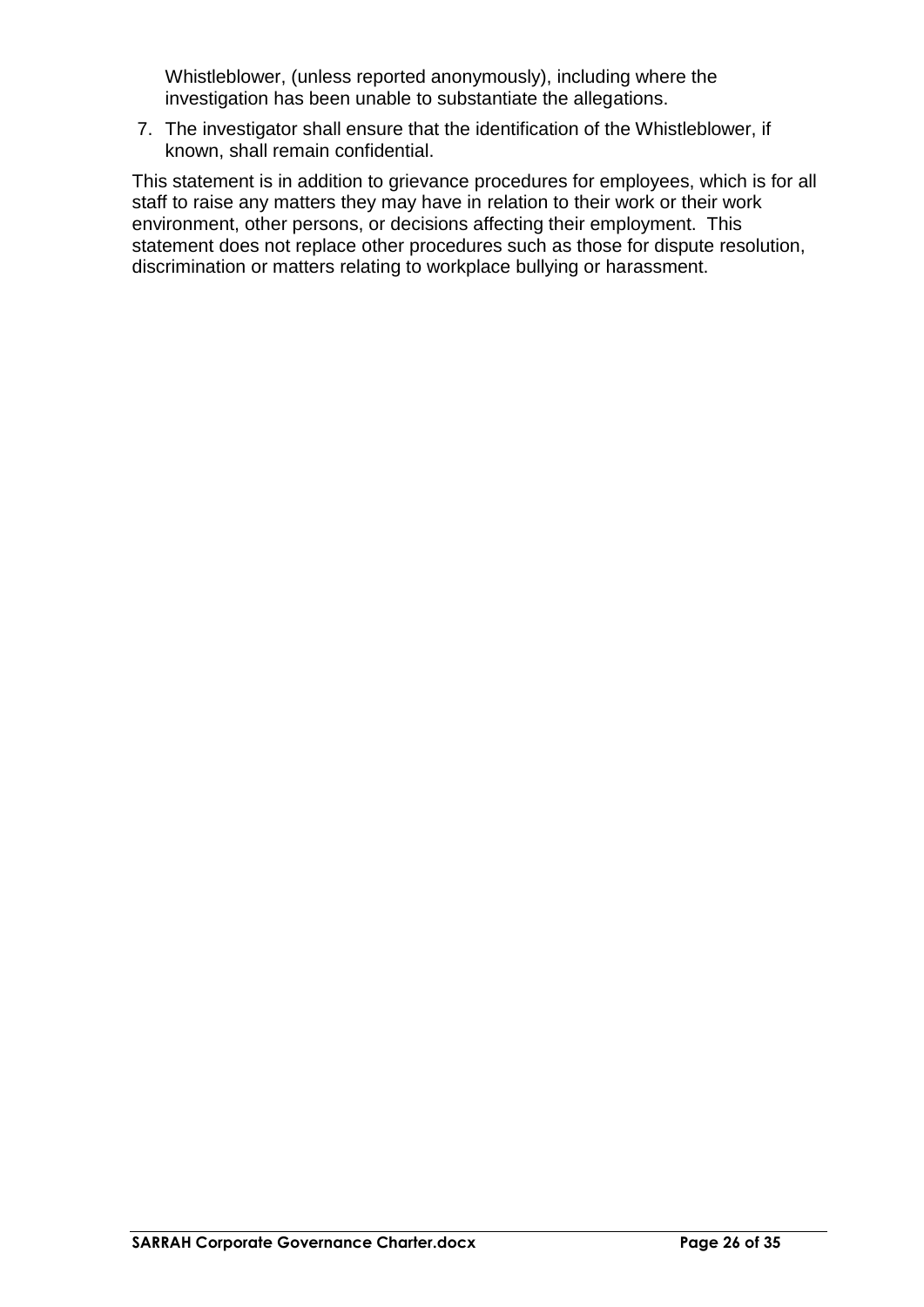# <span id="page-26-0"></span>**SECTION 17 - FINANCIAL AND OPERATIONAL REPORTING**

Effective reporting is fundamental to the Board Members' ability to monitor the activities of SARRAH, the performance of management and the achievement of the objectives of the organisation.

The Board Members will be presented with comprehensive, regular, reliable, timely and relevant information in a form, and of a quality, that is appropriate to discharge its function of monitoring corporate performance. This includes unlimited access to National Office staff.

SARRAH must pay all money received by it into a bank account and may invest surplus money only in specified manners determined by the Board.

Proper accounting records enabling financial statements and financial audits are kept, and they will be accessible for inspection by Board Members and will be retained for 7 years.

SARRAH may establish an Audit and Risk Committee and an independent Auditor provides professional auditing services to SARRAH.

The National Office will prepare and provide to Board Members with an annual report including:

- a report of operations;
- financial statements prepared in accordance with the Australian Accounting Standards and *Associations Incorporations Act 1987 (WA)* stating that they give a true and fair view of the matters required to be included; and
- an Auditor's report on those financial statements.

The annual report is an important accountability mechanism to SARRAH's primary stakeholders – Australian rural and remote Allied Health Professionals. SARRAH will present its annual report to SARRAH members at the Annual General Meeting and then upload a copy onto the SARRAH website.

- Appropriate and clearly defined performance measures, financial and nonfinancial, are established which enable the efficiency and effectiveness of the organisation to be assessed.
- Reporting is tailored to the particular levels of responsibility so that, for example, Board Members are provided with high level data for decision purposes and management with sufficient detail for control purposes.
- The reports are sufficient to communicate the required information but not as extensive and detailed as to hamper comprehension of the key issues. Where possible, information should be in tabular form and/or graphical presentations to aid comprehension.
- Financial information will be prepared using an accrual accounting system and include year to date actual and budget, full year budget and full year forecast. A written explanation is provided for material variances to budget.
- Such reports are provided to each Audit and Risk Committee meeting and SARRAH Board meeting.
- Reports are made available to the above mentioned meetings in sufficient time to allow informed decisions.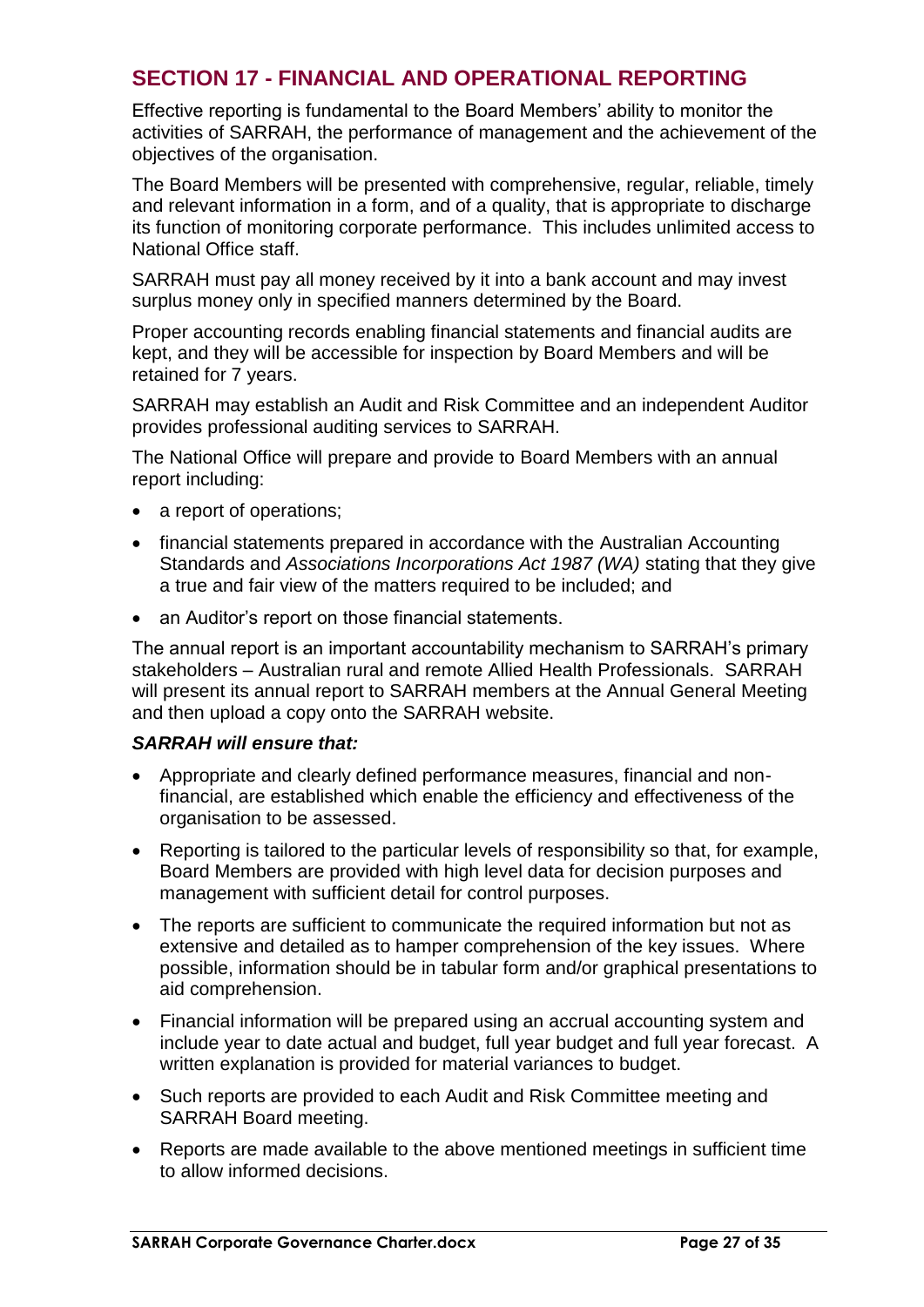- In addition to the formal meeting reports, the Board Members can be briefed regularly by National Office staff who are also available for any questions that arise.
- An environment of open communication in which good and bad news is readily shared with the Board Members and CEO is maintained.
- Reporting includes implementation status reports to monitor the progress of all significant SARRAH approved initiatives.
- The CEO has strategic financial responsibility and a direct reporting line to the Board Members. This approach ensures effective financial management practices, including the provision of high quality information and advice, to assist the Board Member's decision making process. SARRAH's accountants may also attend Board meetings where financial matters are being discussed.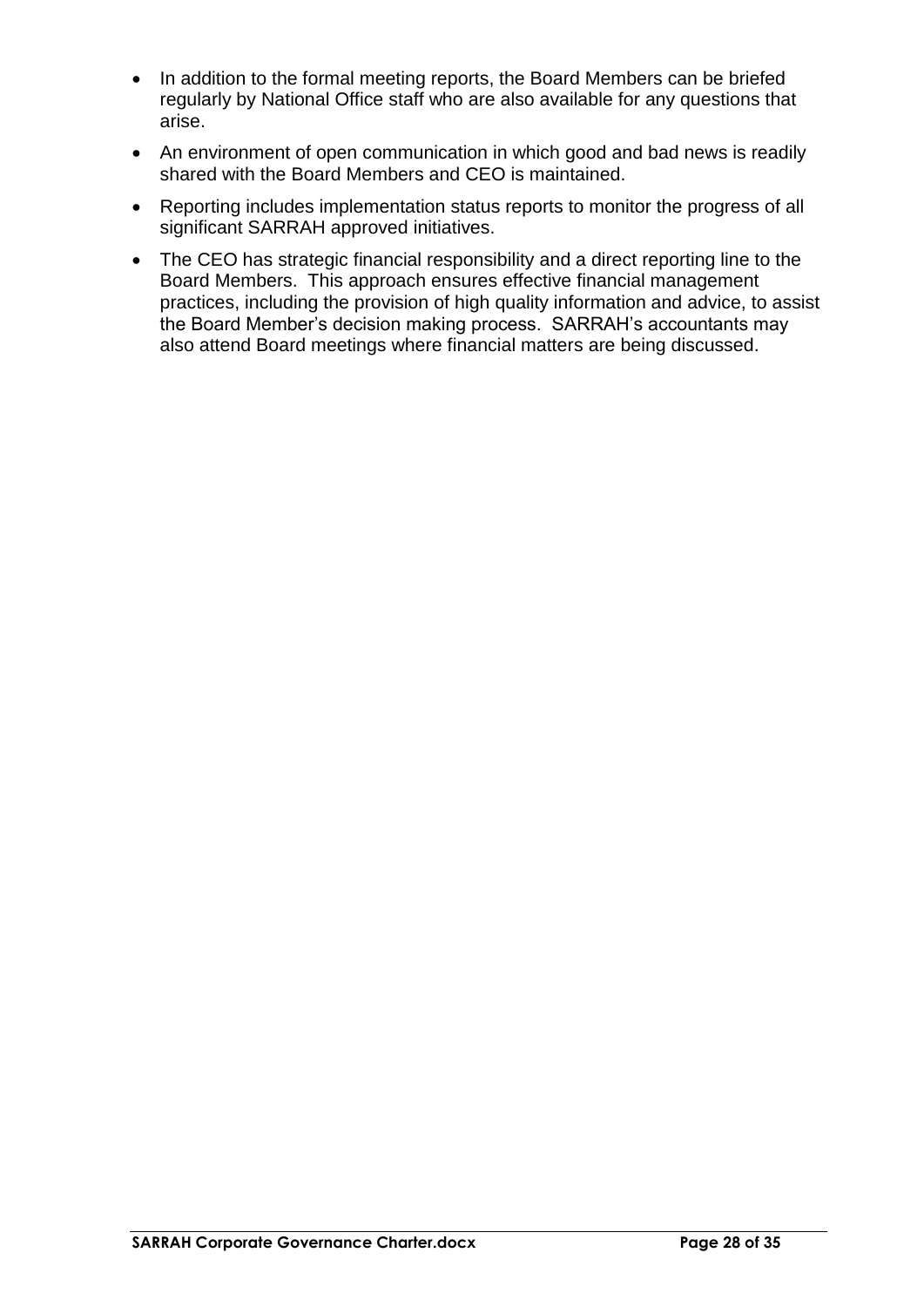# <span id="page-28-0"></span>**SECTION 18 - MONITORING BOARD MEMBERS' PERFORMANCE**

SARRAH Board Members are responsible and ultimately accountable for the performance of the organisation and accordingly the Board should monitor its own performance to ensure that it adds value and is operating efficiently and effectively in accordance with its obligations and the evolving situation of SARRAH.

Board Members will be provided with sufficient relevant and reliable information to enable its stewardship of SARRAH to be independently assessed and allow those with an important relationship with it to take informed decisions concerning that relationship.

## *SARRAH requires that:*

- Board Members adopt the SARRAH Corporate Governance Charter and principles and regularly evaluate them.
- SARRAH's performance should be periodically assessed using various tools designed to assist Board Members to assess the strengths and weaknesses of SARRAH's current governance framework and performance. Other assessments may also include external reviews.
- Board Members should establish an appropriate mechanism for evaluating the results of assessments.

## **Monitoring Framework**

Board Members are required to meet to undertake the following tasks:

- 1. To implement the framework to monitor SARRAH's performance.
- 2. To review the balance between performance and conformance activities of SARRAH and suggest ways in which any imbalance might be addressed.
- 3. To review and monitor the code of conduct for the SARRAH Board Members.
- 4. To review the corporate governance, liability, and consultation issues associated with SARRAH committees, including their relationship with SARRAH, and to suggest ways to overcome any recognised deficiencies.
- 5. To consider as an ongoing activity the quality assurance/continuous improvement of SARRAH operations, against the essential elements of effective governance.

## **Assessment and Evaluation Procedure**

A framework to monitor Board Members' performance has been developed and comprises a checklist to be completed by Board Members to assist in evaluating SARRAH's accomplishments. The checklist should be completed and reviewed by Board Members on an individual basis. It may be appropriate, from time to time, to use an independent facilitator to assist in this review and evaluation process.

The review and evaluation of SARRAH's performance should be undertaken on an annual basis, normally at the last Board meeting of the SARRAH financial year.

A report outlining the findings of the review and evaluation will be tabled at the next Board meeting for Board Members to discuss.

The completed questionnaire and any decisions taken in respect of the evaluation are to be recorded in the minutes of that meeting.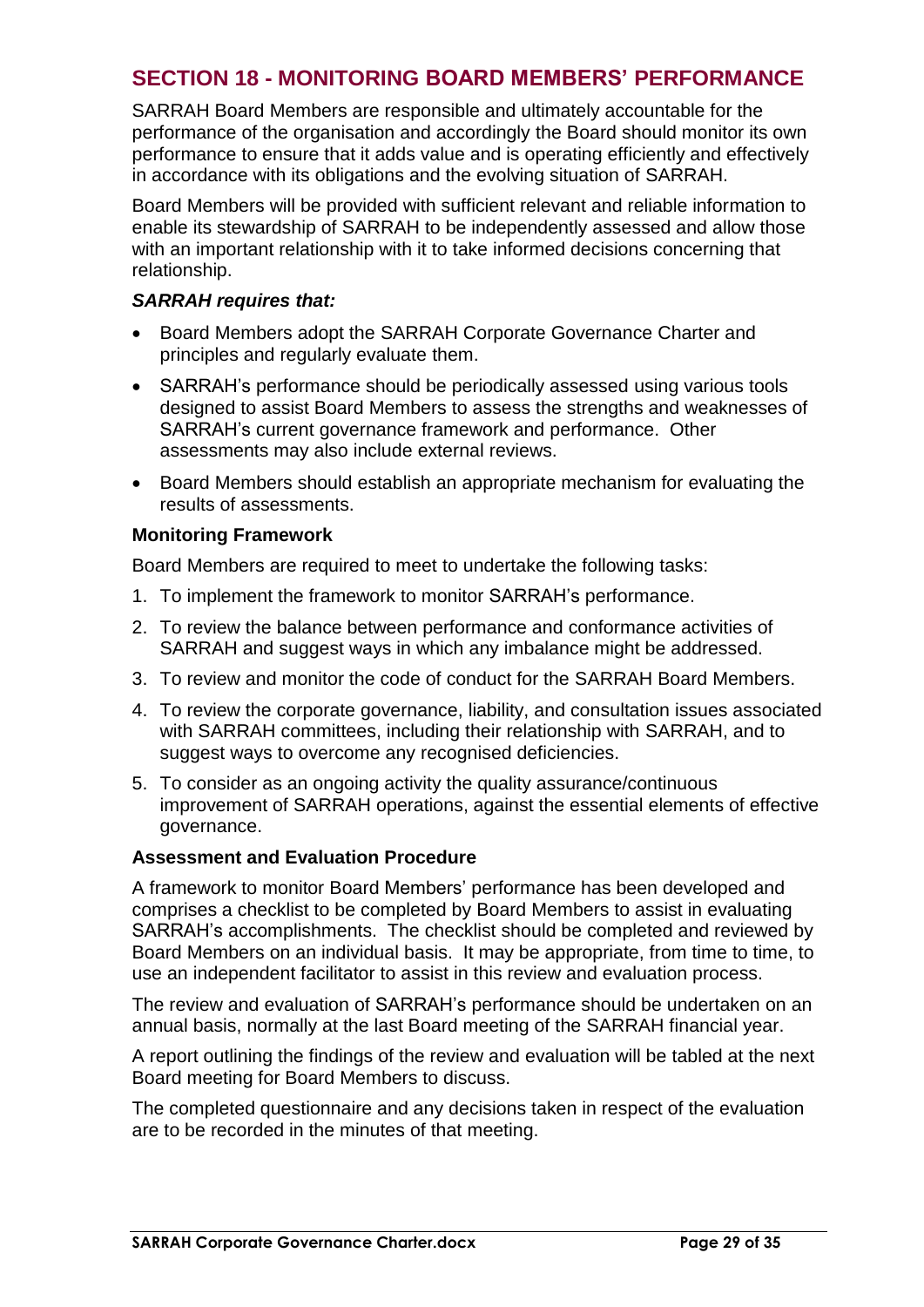# <span id="page-29-0"></span>**SECTION 19 - AUDIT AND RISK COMMITTEE CHARTER**

The SARRAH Audit and Risk Committee operates within the context of *the Constitution*. The SARRAH Corporate Governance Charter **[Section 17](#page-23-0)** *'Financial*  and Operational Reporting<sup>'</sup> provides reporting requirements.

The Committee helps assure accountability in assisting SARRAH to comply with obligations under *the Constitution* and provides a forum for discussion about compliance, risk management and stakeholder reporting.

#### *SARRAH will ensure that:*

The Audit and Risk Committee:

- Has a charter which outlines its responsibilities, including:
	- management and financial reporting;<br>- compliance with laws and requiations
	- compliance with laws and regulations;
	- maintenance of an effective audit function (statutory and internal);
	- a suitable risk management and internal control framework;
	- meeting frequency and core agenda items;
	- committee authority; and
	- Member reporting obligations.
- Has unlimited access to external auditors and to National Office staff.
- Meets monthly, usually.
- Approves and monitors policies for reporting, risk management and internal control.
- Is provided with a status report for all recommendations provided by the internal and statutory auditors for which it is agreed action is required. These reports should include accountable officers and implementation dates.

#### **Role**

The Audit and Risk Committee helps assure accountability in assisting SARRAH to comply with obligations under *the Constitution* and in providing a forum for communication.

Against this context, the Committee's Terms of Reference encompass responsibility within SARRAH to:

- Provide strategic direction on significant corporate issues including major internal and external review activities.
- Monitor the preparation, implementation and recommendation/s resulting from the SARRAH's annual internal audit program.
- Monitor the corporate performance of SARRAH through the use of a business planning framework, resource allocation, resource management review, and performance monitoring and measurement against budget.
- Ensure a risk management plan is maintained and reviewed every six months. The plan will then be submitted to the Board for consideration.
- Ensure efficient corporate governance through monitoring the efficiency and effectiveness of SARRAH management controls, accounting systems and report on achievements against performance indicators.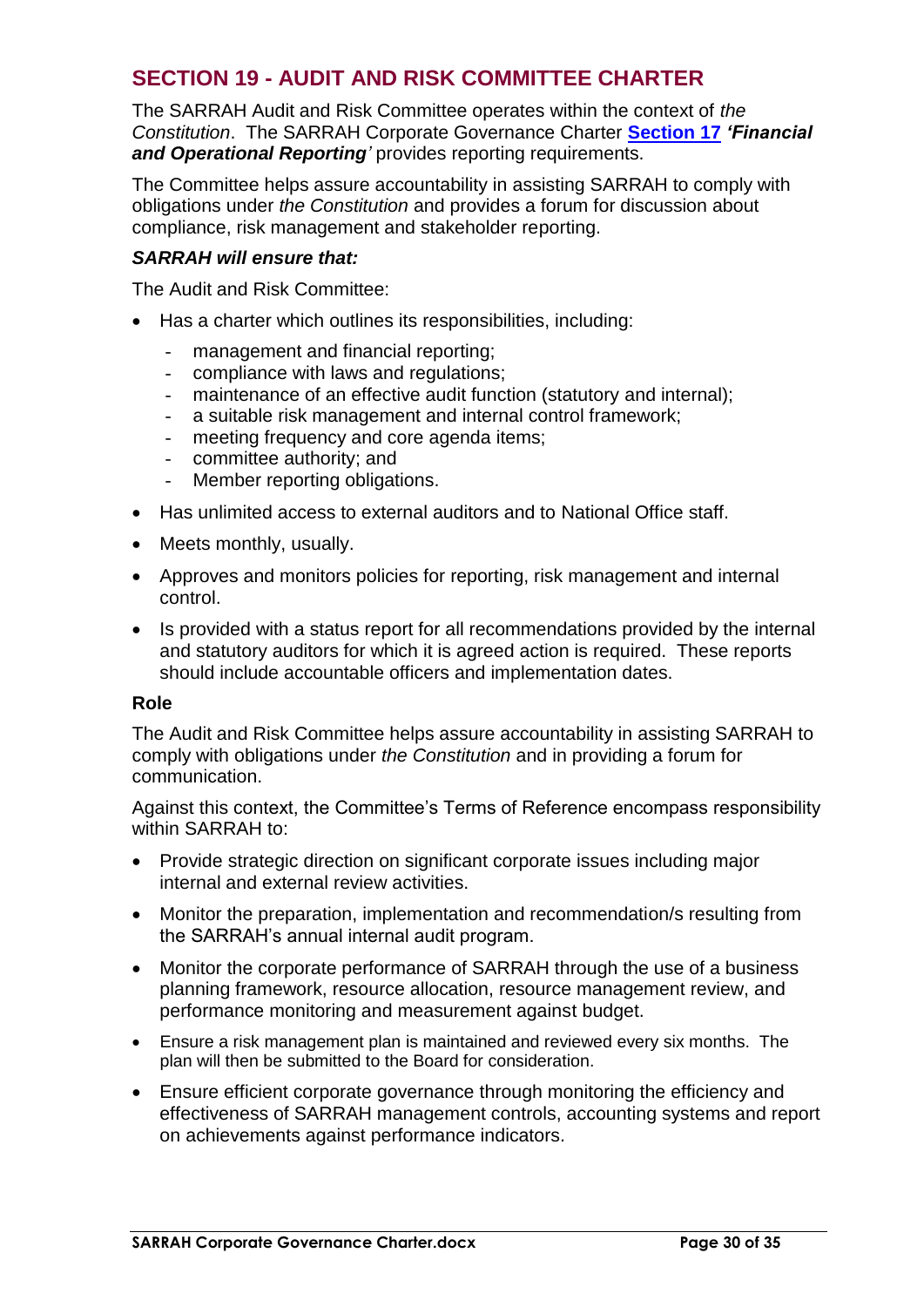- Establish and maintain a framework for management accountability within the SARRAH to clearly define responsibilities, powers and accountabilities of managers and staff.
- Set corporate business policy and service delivery standards.

The Committee Chair (the Honorary Treasurer) is also the SARRAH Public Officer.

## **Membership**

The Audit and Risk Committee may comprise the following members:

- Honorary Treasurer Chair;
- Chairs Proxy from the Board ;
- A Board Member with accounting qualifications and financial skills;
- Chief Executive Officer (CEO); and
- Deputy CEO and/or Finance Officer.

## **Meetings**

The Audit and Risk Committee shall determine who may attend meetings of the Committee. SARRAH's External Auditor and/or other National Office staff may be invited to attend meetings when requested by the Committee Chair. The Committee may meet in private session with or without the auditors at any time during the year at the discretion of the Committee Chair.

The Committee, as a standing agenda item at every meeting, will identify if new risks have developed.

## **Minutes and Reporting**

Minutes are taken of all Audit and Risk Committee meetings. Minutes of the previous Committee meeting are considered by Members, as a standing agenda item at each Committee meeting, to ensure they are an accurate record of decisions taken by Members.

The Chair of the Committee will report to the SARRAH Board Members on the matters discussed at the Committee meetings and provide recommendations where their review identifies inadequacies and/or inaccuracies.

Periodically and when appropriate the Committee will report to SARRAH's Board on matters falling within the Committee's Terms of Reference.

## **Authority**

In carrying out its responsibilities the Audit and Risk Committee has full authority to investigate all matters that fall within the terms of reference. Accordingly the Committee may:

- Obtain independent professional advice in the satisfaction of its duties at the cost of SARRAH.
- Have direct access to the resources and/or information of SARRAH as it may reasonably require including the External Auditors, National Office staff and external contractors.

The External Auditors shall have direct access to the Committee and shall notify the Chair when such access is desired.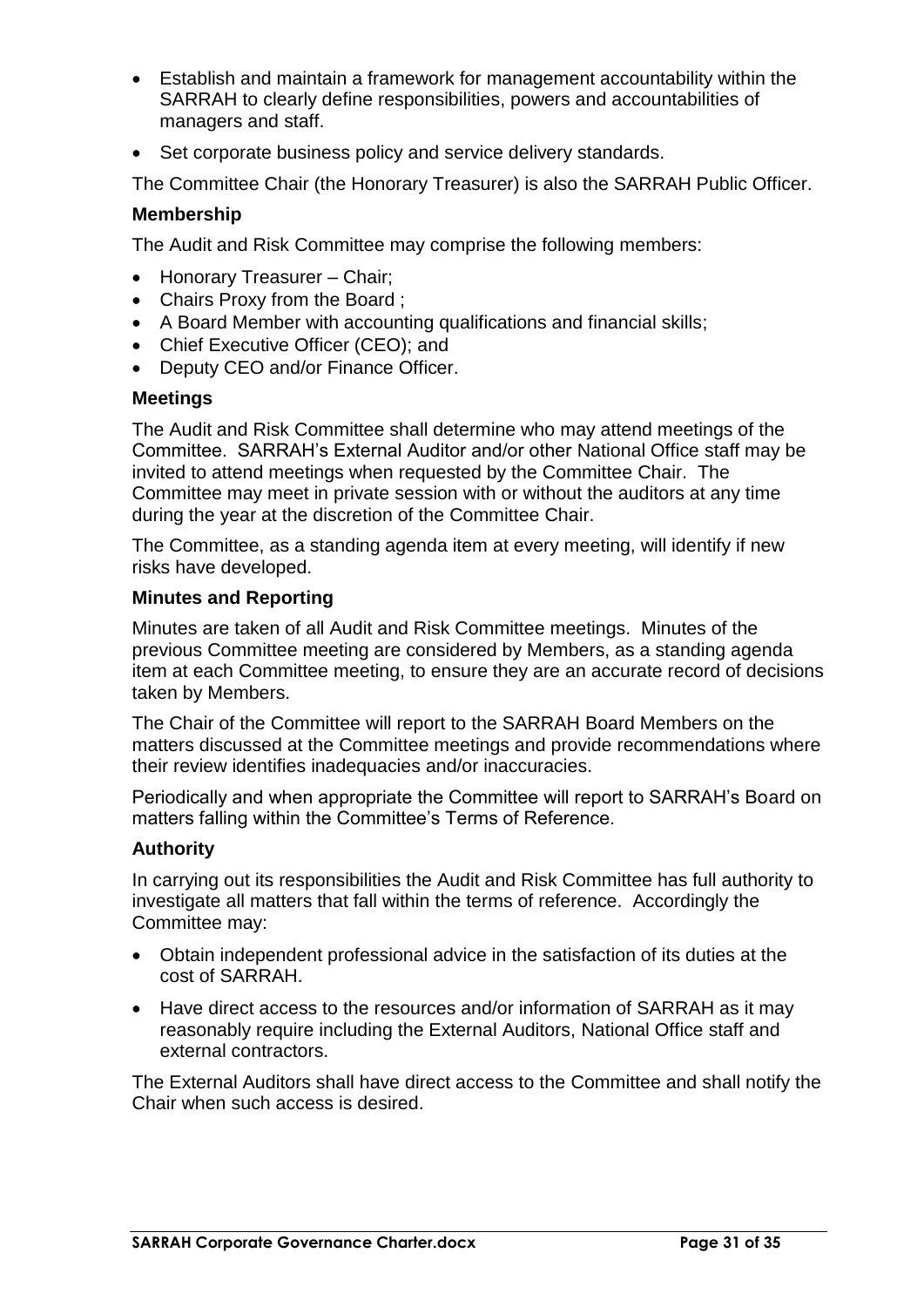# <span id="page-31-0"></span>**SECTION 20 – ADVISORY COMMITTEE CHARTER**

The SARRAH Advisory Committee operates within the context of *the Constitution* and the Advisory Committee Handbook. The SARRAH Corporate Governance Charter also applies to the members of the Advisory Committee.

The Advisory Committee is a standing committee and provides a forum for member contribution towards policy development, long term strategic directions, activities and priorities of SARRAH.

## *SARRAH will ensure that:*

- The Advisory Committee has a charter which outlines its role and responsibilities, including:
	- composition/membership;
	- working groups;
	- meeting frequency and core agenda items; and
	- reporting obligations.
- The Advisory Committee comprises Members who are independent of the SARRAH National Office.
- The Advisory Committee Members have unlimited access to the Board and to National Office staff.
- Meeting frequency is generally bi-monthly.

## **Role**

The Advisory Committee provides a major communication link between the Members, the Board and the National Office.

The Terms of Reference of the Advisory Committee will also be determined by the Board and may include such matters as:

- Provide input and advice to the Board on policy and long-term strategic objectives of SARRAH.
- Provide a convenient and accessible forum in which the view of the Members may be expressed and discussed and to better reflect those views for the Board.
- Make recommendations in respect of matters on which the Board requests that it from time to time advise.
- Meet biennially at the SARRAH Summit (or such event as may replace this summit) to recommend the Association's long-term agenda, for implementation by the Board.
- Meet a minimum of four times per year to receive reports from the Board on implementation and provide feedback and consultation to the Board.

## **Membership**

The Advisory Committee is comprised of the following members:

- Board member Chair:
- State/Territory Network Coordinators
- Profession Specific Network Coordinators
- Student Network Coordinator
- Rural and Remote Allied Health Research Alliance (RRAHRA) Representative.

The Advisory Committee Chairperson is a dedicated Board position, with a non-Board member as the co-Chair.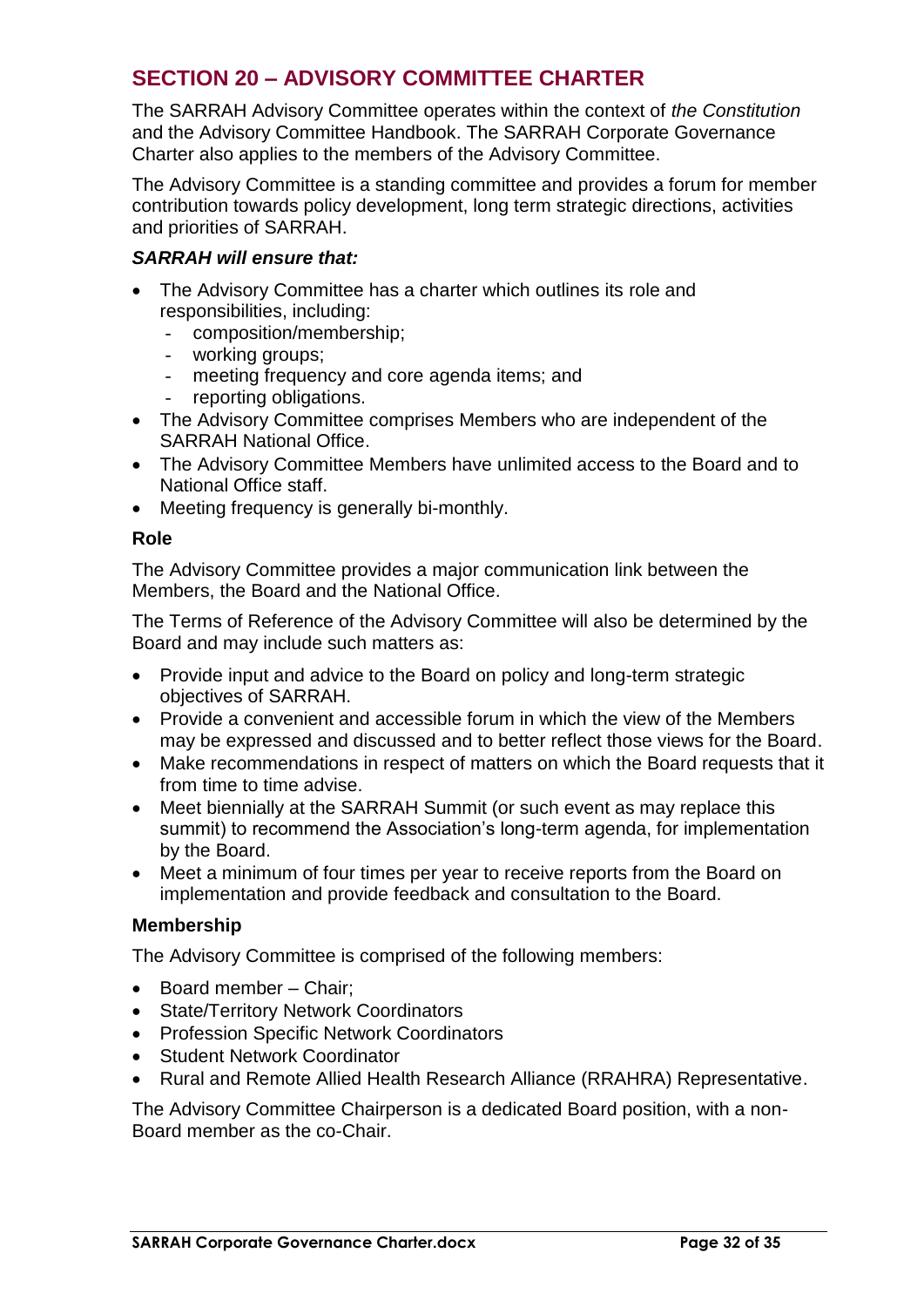The procedure for electing and appointing Members of the Advisory Committee will be determined by the Board in consultation with the Advisory Committee from time to time.

## **Working Groups**

The Advisory Committee may form working groups on an "as needed" basis to carry out specific pieces of work such as developing position papers, providing input on government submissions, preparing briefing papers or investigating and reporting to the Board on a particular topic or issue.

Working Groups may meet in private session with or without the full Advisory Committee at any time during the year at the discretion of the Committee Chair.

## **Meetings**

The Advisory Committee generally meets bi-monthly.

The Committee shall determine who may attend meetings of the Committee. External SARRAH stakeholders and/or other National Office staff may be invited to attend meetings when requested by the Committee Chair. The Committee may meet in private session at any time during the year at the discretion of the Committee Chair.

## **Minutes and Reporting**

Minutes are taken of all Advisory Committee meetings. Minutes of the previous Committee meeting are considered by Members, as a standing agenda item at each Committee meeting, to ensure they are an accurate record of decisions taken by Members.

The Chair of the Committee will report to the SARRAH Board Members on the issues discussed at the Advisory Committee meetings and provide recommendations on matters falling within the Advisory Committee's Terms of Reference.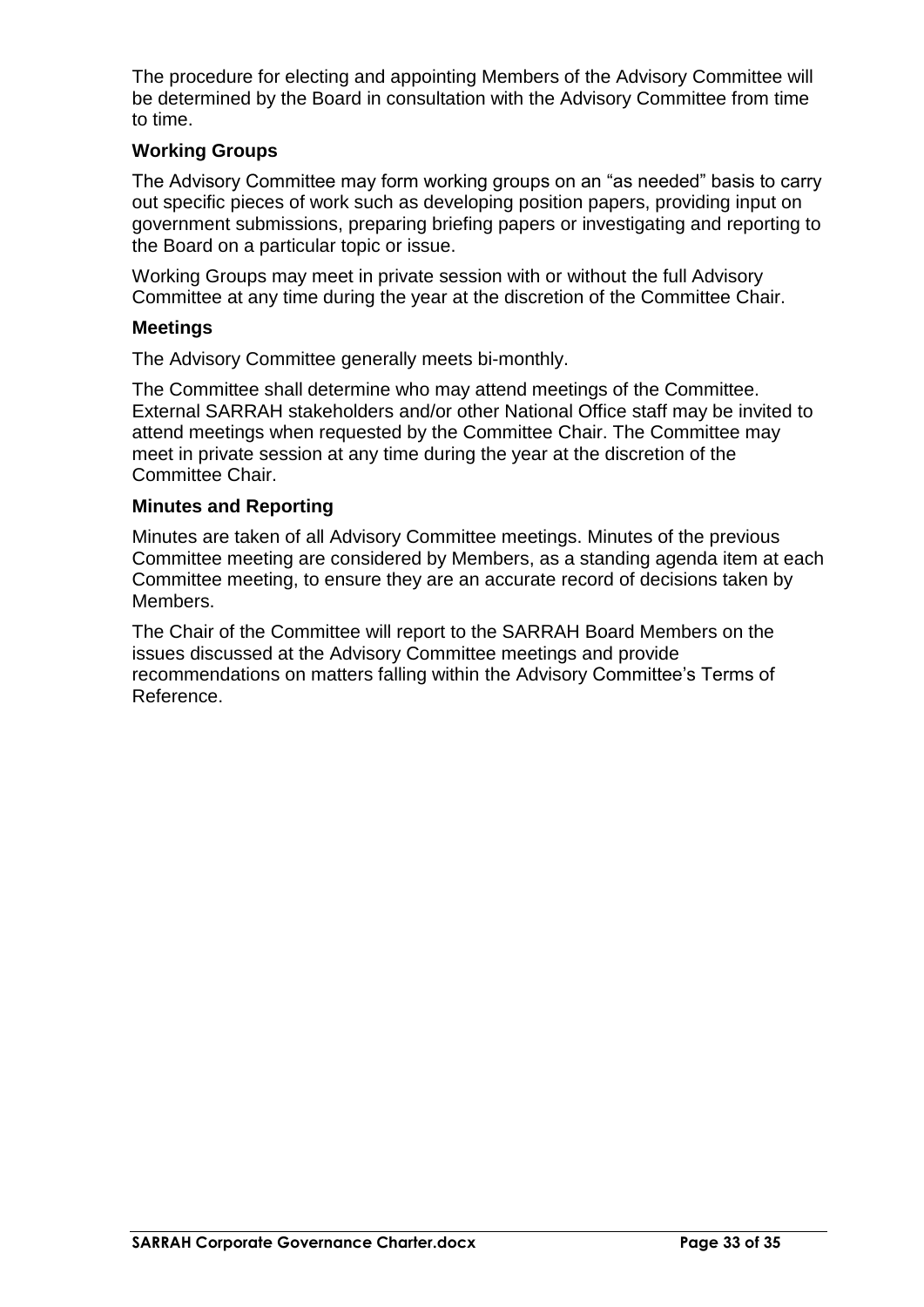# **Appendix A**

# **MATERIAL PERSONAL INTEREST**

## <span id="page-33-0"></span>**ANNUAL STANDING NOTICE OF INTEREST BY BOARD MEMBERS AND**

# **NATIONAL OFFICE STAFF**

| <b>NAME</b><br>www. |
|---------------------|
|---------------------|

**POSITION: \_\_\_\_\_\_\_\_\_\_\_\_\_\_\_\_\_\_\_\_\_\_\_\_\_\_\_\_\_\_\_\_\_\_\_\_\_\_\_\_\_\_\_\_\_\_\_\_\_\_\_\_**

| <b>Nature of Interest</b> | <b>Extent of Interest</b> | <b>Relation of Interest to</b> |
|---------------------------|---------------------------|--------------------------------|
|                           |                           | affairs of SARRAH              |
| 1.                        |                           |                                |
| 2.                        |                           |                                |
| 3.                        |                           |                                |
| 4.                        |                           |                                |
| $\overline{5}$ .          |                           |                                |
| 6.                        |                           |                                |
| 7.                        |                           |                                |
| 8.                        |                           |                                |
| 9.                        |                           |                                |
| 10.                       |                           |                                |

| Date |  |  |  |
|------|--|--|--|